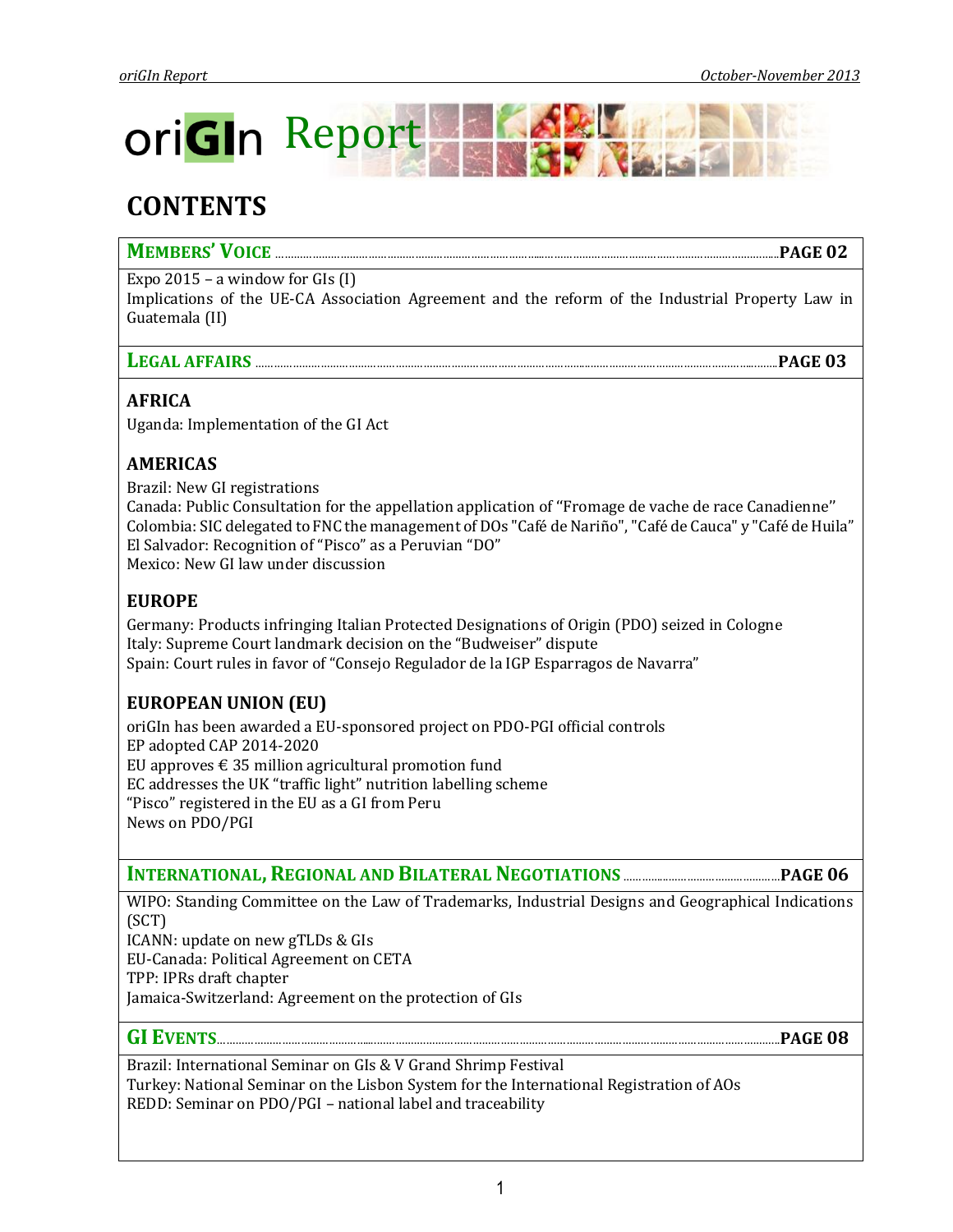

EXPO 2015 will be not only a magnifying glass on fundamental issues such as food safety and quality, innovation in the food supply chain, sustainability, etc. but also an opportunity for different cultures to meet and dialogue through their food traditions. From this point of view, EXPO 2015 offers an extraordinary opportunity of promotion and communication for our Geographical Indications (GIs), which beyond of representing historical and cultural values, are a model of economic sustainability for territories and communities that would otherwise be exposed to speculation in the global market.

During the six month of the event we have the chance to bring the "GI model" to the attention of visitors coming from all around the world as well as in the debate with Governments of the numerous countries participating. This is why, we are thinking about a "strategic" presence of oriGIn and its members.

The idea is to use the exposition spaces and the discussion platforms available to organize debates and events. Furthermore, we could arrange meetings with the delegations of the various countries in visit as well as field trips to discover Italy, its culture and of course its quality food chains. The appointment is getting close but we still have enough time to organize our joint participation as Organization. For this reason, I invite you to express your interest, even with possible ideas and concrete proposals, so that we can verify the modalities and organizational management.

For more information mailto[: deserti@parmigianoreggiano.it](mailto:deserti@parmigianoreggiano.it) 

EXPO Milan 2015 Official Website @<http://en.expo2015.org/>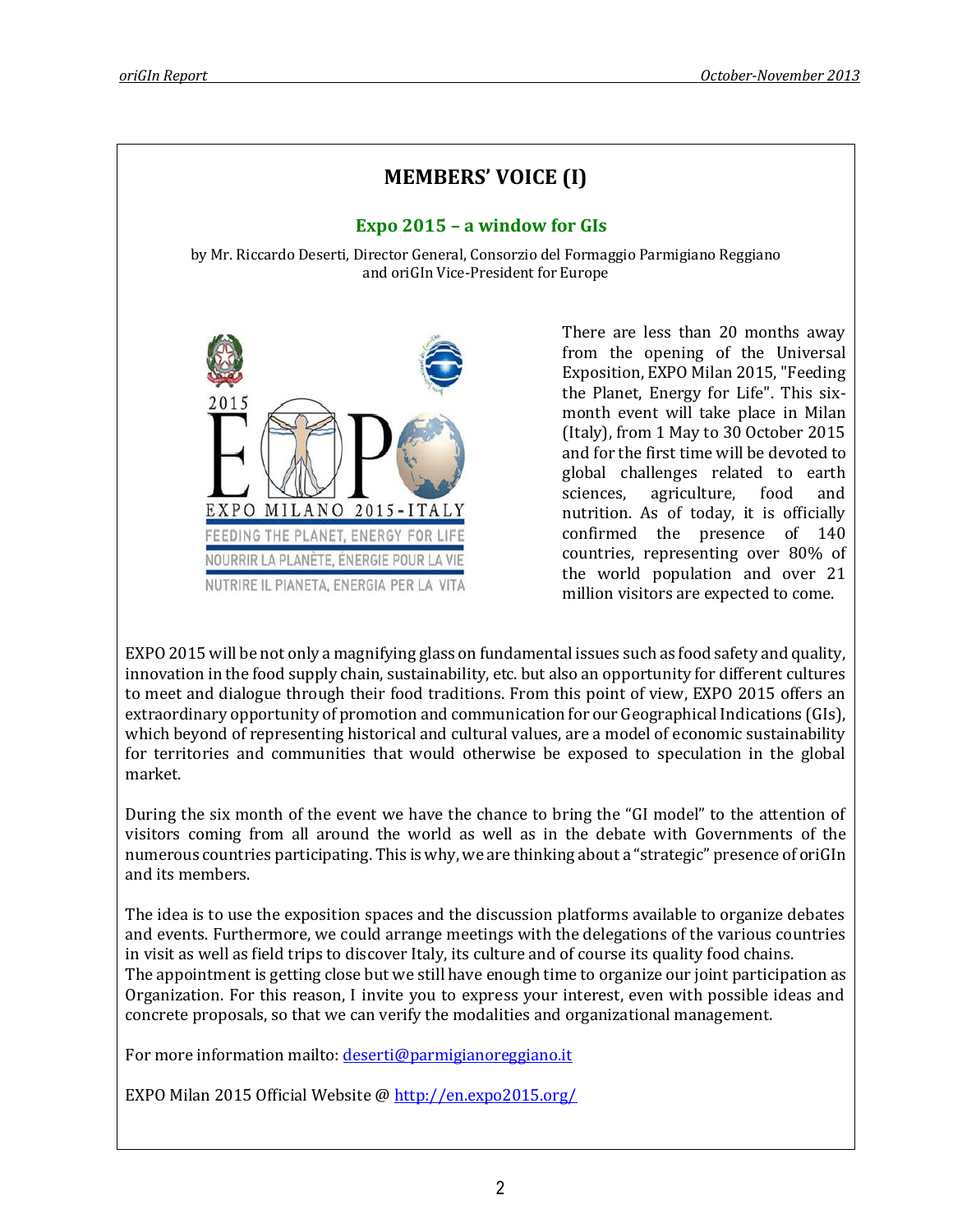# **MEMBERS' VOICE (II)**

# **Implications of the UE-CA Association Agreement and the reform of the Industrial Property Law in Guatemala**

by Mercedes Sanchez,

in charge of the GI "Rones de Guatemala", "Asociación Nacional de Fabricantes de Alcoholes y Licores" (ANFAL) and oriGIn Vice- President for Central America and the Caribbean



Among the implications of the Association Agreement between the European Union (EU) and Central America - in addition to those related to tariff benefits - it is worth to mention the improvements with respect to intellectual property rights, including GIs, to eliminate anti-competitive practices and foster a fair and competitive business environment. The Association Agreement includes a list of European and Central American GIs whose registration must be requested by interested parties. To fulfill the obligations under the Association Agreement, the Parliament of Guatemala recently approved the Decree 3- 2013 amending the Law on Industrial Property, which concerns among others the protection "Denominaciones de Origen" (DOs) and GIs.

These measures represent a significant progress in the country regarding industrial property protection, especially considering that earlier only "DOs" could be registered, as the Law did not provide protection for national GIs nor for foreign GIs/DOs.

In addition to the above mentioned procedures, the reform also includes changes in the definitions of GIs and DOs, and covers other issues such as requirements for protection, relationship with trademarks, inadmissibility, cancellation, nullity, homonymy, etc., in order to update and harmonize the Guatemalan legislation to the international standards.

The Decree came into force last 26 June, but the publication of a regulation complementing the amendments and establishing the official fees for the new procedures, is still pending. Likewise, the date of the Association Agreement's entry into force is also pending.

For further information, please contact t[o mercedes.sanchez@ronesdeguatemala.com](mailto:mercedes.sanchez@ronesdeguatemala.com)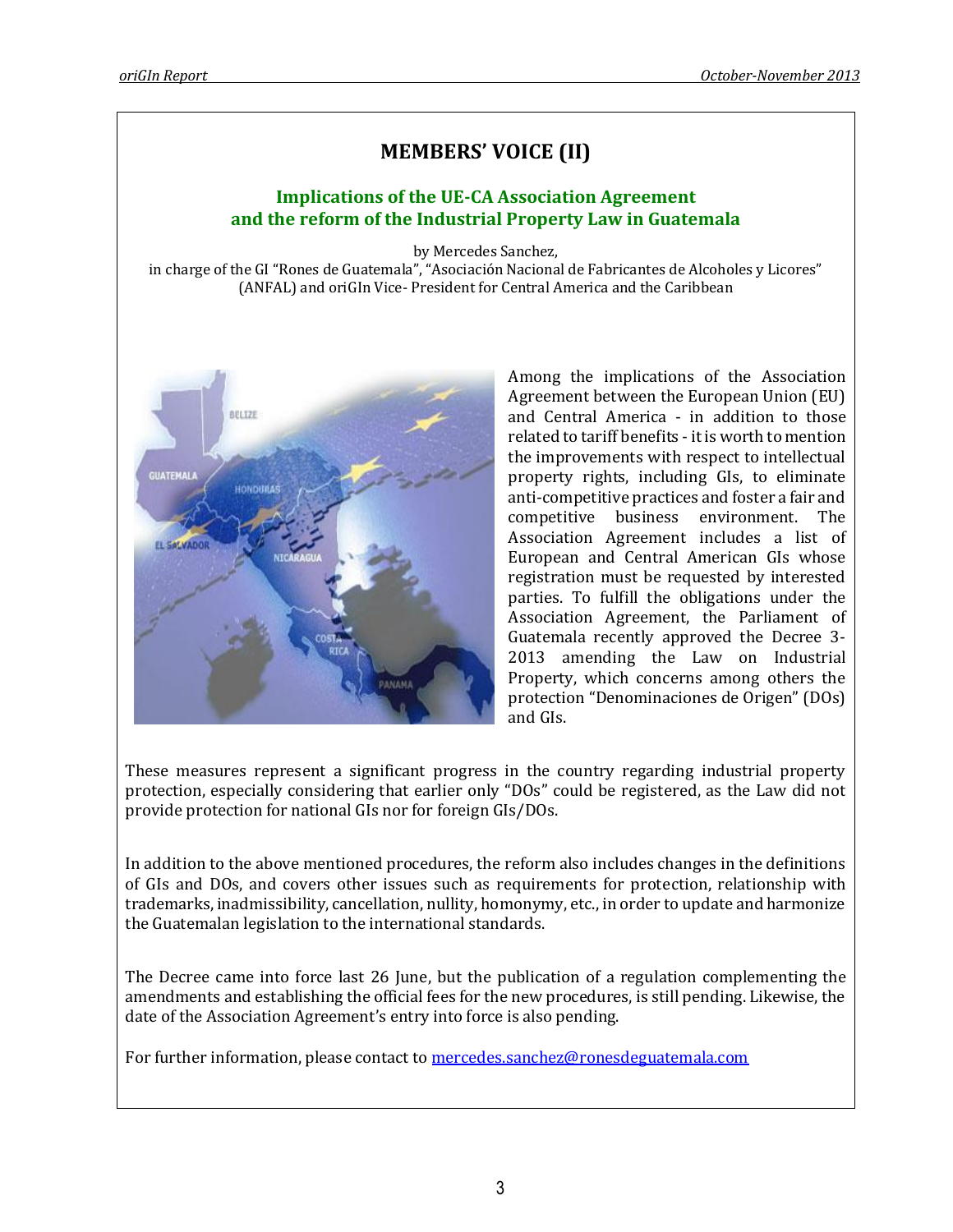# **LEGAL AFFAIRS**

### **Africa**

#### **Uganda: Implementation of the GI Act**

The Uganda Registration Services Bureau (URSB) is in the process of implementing the Geographical Indications Act (2013) recently passed by Parliament.

The Act will allow the protection of high quality Ugandan product names, among others vanilla, coffee, sesame, sheer butter and cotton.

More information:

[http://www.newvision.co.ug/news/648273-gov](http://www.newvision.co.ug/news/648273-gov-t-to-brand-agricultural-products-based-on-origin.html)[t-to-brand-agricultural-products-based-on](http://www.newvision.co.ug/news/648273-gov-t-to-brand-agricultural-products-based-on-origin.html)[origin.html](http://www.newvision.co.ug/news/648273-gov-t-to-brand-agricultural-products-based-on-origin.html)

&

[http://www.africanmc.org/index.php/knowledge](http://www.africanmc.org/index.php/knowledge-portal/itemlist/tag/Uganda%20Geographical%20Indications%20Act%20(2013)) [-](http://www.africanmc.org/index.php/knowledge-portal/itemlist/tag/Uganda%20Geographical%20Indications%20Act%20(2013))

[portal/itemlist/tag/Uganda%20Geographical%20](http://www.africanmc.org/index.php/knowledge-portal/itemlist/tag/Uganda%20Geographical%20Indications%20Act%20(2013)) [Indications%20Act%20\(2013\)](http://www.africanmc.org/index.php/knowledge-portal/itemlist/tag/Uganda%20Geographical%20Indications%20Act%20(2013))

## **Americas**

#### **Brazil: New GI registrations**

On 24 September, "Cariri Paraibano" was registered by the Brazilian Institute of Industrial Property (INPI) as an "Indicação de Procedência" (term used in the Brazilian Law corresponding to the concept of GI). "Cariri Paraibano" is a handmade lace produced in Cariri, a region of Paraíba located on the western fringe of Planalto da Borborema. This craftsmanship has been mainly manufactured by women for over 70 years. This is the second "Indicação de Procedência" granted in Brazil regarding handmade lace, after the registration of renda irlandesa de "Divina Pastora" last year.

Likewise, on 1 October, "Monte Belo" was registered by INPI as an "Indicação de Procedência" for wines. The tradition of grape production in Monte Belo do Sul has its origin in the second half of the nineteenth century and its quality has been recognized in several wine competitions. In this region, the wine industry represents more than 90% of the agricultural production which in its turns

represents over 40% of local GDP. Currently, Brazil has 6 GIs for wines.

With 38 registered GIs as to date, Brazil GI sector remains one of the most dynamic in Latin America.

More information (only in Portuguese) @ [http://www.inpi.gov.br/portal/artigo/inpi\\_conce](http://www.inpi.gov.br/portal/artigo/inpi_concede_registro_de_indicacao_geografica_para_renda_do_cariri_paraibano) de registro de indicacao geografica para renda [do\\_cariri\\_paraibano#](http://www.inpi.gov.br/portal/artigo/inpi_concede_registro_de_indicacao_geografica_para_renda_do_cariri_paraibano)

&

[http://www.inpi.gov.br/portal/artigo/vinhos\\_da\\_](http://www.inpi.gov.br/portal/artigo/vinhos_da_regiao_de_monte_belo_rs_recebem_registro_de_indicacao_geografica) regiao de monte belo rs recebem registro de in [dicacao\\_geografica](http://www.inpi.gov.br/portal/artigo/vinhos_da_regiao_de_monte_belo_rs_recebem_registro_de_indicacao_geografica)

### **Canada: Public Consultation for the appellation application of ''Fromage de vache de race Canadienne''**

Following the application for the registration of ''Fromage de vache de race Canadienne'' as an ''appellation de spécificité'' (AS) submitted by the ''Association de mise en valeur de la race bovine Canadienne'', the ''Conseil des appellations réservées et des termes valorisants'' (CARTV) launched a 45-days public consultation from 16 October, in compliance with the provisions of the ''Loi sur les appellations réservées et les termes valorisants'' (hereinafter referred to as the "Canadian Law").

The Canadian Law provides in its Article 3 protection for 3 appellations' categories: i) those relating to their production's method, such as organic farming; ii) those based their geographical origin, such as the AOs or GIs; and iii) those relating to their specificity (AS), as is the case of the ''Fromage de vache de race Canadienne''. (The text of the Canadian Law is available [http://www.cartv.gouv.qc.ca/lartv\)](http://www.cartv.gouv.qc.ca/lartv). In the case of an AS, the article 3 of the "Règlement sur les appellations réservées" establishes that the product must have certain characteristics which distinguish it from other similar products of the same category. (The text of this regulation is available @ [http://www.cartv.gouv.qc.ca/reglement-sur-](http://www.cartv.gouv.qc.ca/reglement-sur-appellations-reservees)

[appellations-reservees\)](http://www.cartv.gouv.qc.ca/reglement-sur-appellations-reservees).

After analyzing the results of the public consultation, approving the product specification and deciding on the accreditation of one or more certification bodies, the CARTV will send the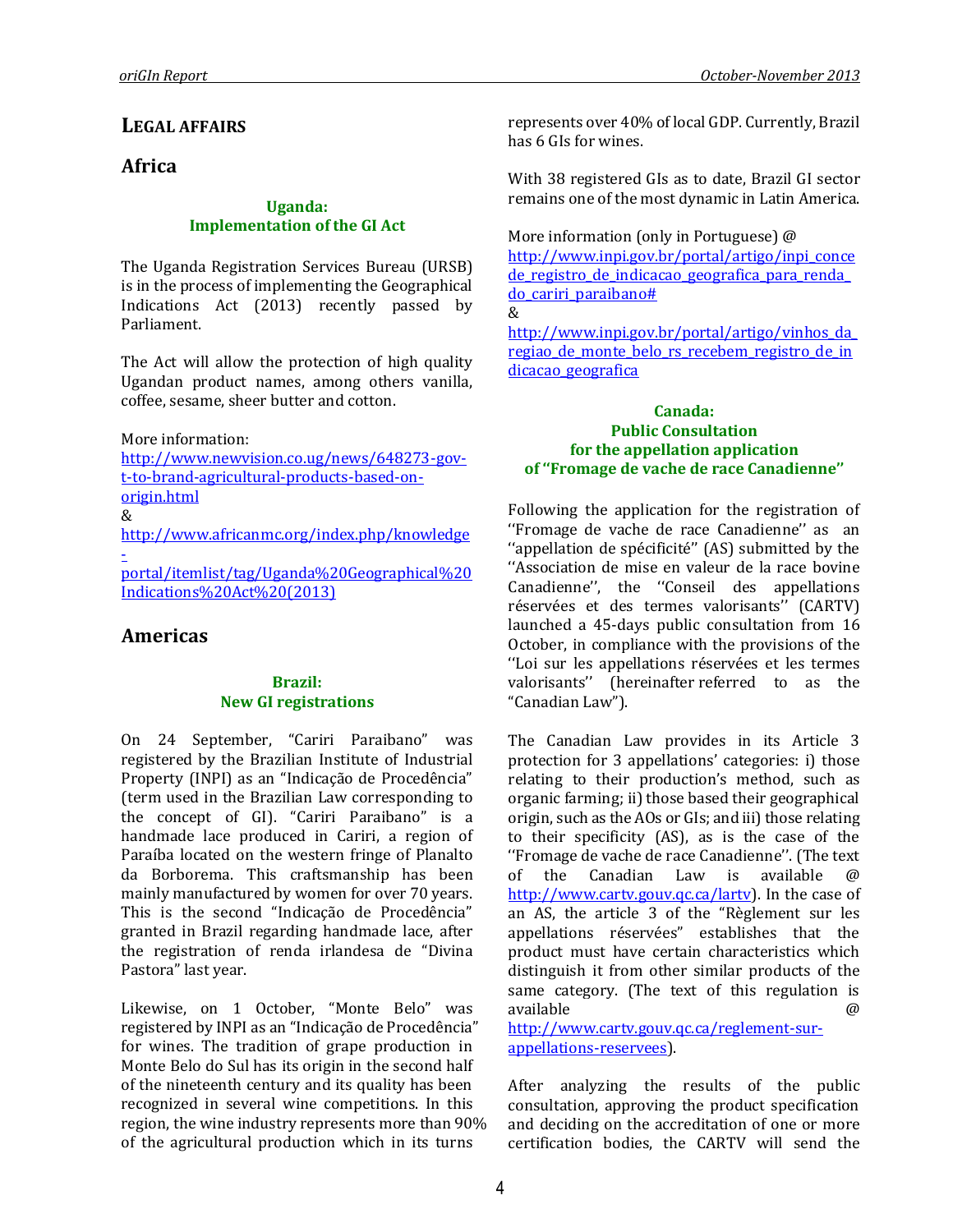Minister of Agriculture, Fisheries and the Food of Quebec its recommendation on whether to recognize the AS "Fromage de vache de race Canadienne".

More information (only in French) @ [http://www.cartv.gouv.qc.ca/sites/documents/fr](http://www.cartv.gouv.qc.ca/sites/documents/fromageVacheCanadienne/avis_consultation_publique_fromage_vache_canadienne.pdf) [omageVacheCanadienne/avis\\_consultation\\_publiq](http://www.cartv.gouv.qc.ca/sites/documents/fromageVacheCanadienne/avis_consultation_publique_fromage_vache_canadienne.pdf) ue fromage vache canadienne.pdf &

[http://www.cartv.gouv.qc.ca/fiche-resume](http://www.cartv.gouv.qc.ca/fiche-resume-demande-reconnaissance-AS-fromage-au-lait-vache-canadienne)[demande-reconnaissance-AS-fromage-au-lait](http://www.cartv.gouv.qc.ca/fiche-resume-demande-reconnaissance-AS-fromage-au-lait-vache-canadienne)[vache-canadienne](http://www.cartv.gouv.qc.ca/fiche-resume-demande-reconnaissance-AS-fromage-au-lait-vache-canadienne)

#### **Colombia: SIC delegated to FNC the management of DOs "Café de Nariño", "Café de Cauca" y "Café de Huila"**

On 26 November, the "Superintendencia de Industria y Comercio" (SIC) delegated to the "Federación Nacional de Cafeteros de Colombia" (FNC) the management of DOs "Café de Nariño", "Café de Cauca" and "Café de Huila" considering that the representation's conditions to authorize and control the use of such as DOs are accomplished to the extent that FNC represents 80.63% of the Nariño producers, 63.90% of the Cauca producers and 72.58% of Huila producers.

In Colombia, under the provisions of the Decision 486 of the Andean Community [\(http://www.sic.gov.co/documents/10157/3978](http://www.sic.gov.co/documents/10157/397811/Decision_486_2000.pdf/f8b7bd6e-eda1-4f75-b54a-ff08a2822012) [11/Decision\\_486\\_2000.pdf/f8b7bd6e-eda1-4f75](http://www.sic.gov.co/documents/10157/397811/Decision_486_2000.pdf/f8b7bd6e-eda1-4f75-b54a-ff08a2822012) [b54a-ff08a2822012\)](http://www.sic.gov.co/documents/10157/397811/Decision_486_2000.pdf/f8b7bd6e-eda1-4f75-b54a-ff08a2822012), the State is the DO holder, in charge of the DO's management and therefore responsible of giving the authorization of use to the interested parties. However the DO management may be delegated in terms of the provisions of the Decree 3081 of 2005 and the Resolution 33190 of 2007 SIC [\(http://www.sic.gov.co/documents/10157/3978](http://www.sic.gov.co/documents/10157/397811/Decreto_3081_2005.pdf/a7346656-2edf-4b87-b0aa-8db5cf048fd2) [11/Decreto\\_3081\\_2005.pdf/a7346656-2edf-](http://www.sic.gov.co/documents/10157/397811/Decreto_3081_2005.pdf/a7346656-2edf-4b87-b0aa-8db5cf048fd2)[4b87-b0aa-8db5cf048fd2](http://www.sic.gov.co/documents/10157/397811/Decreto_3081_2005.pdf/a7346656-2edf-4b87-b0aa-8db5cf048fd2) & [http://www.avancejuridico.com/actualidad/docu](http://www.avancejuridico.com/actualidad/documentosoficiales/2007/46779/r_siyc_33190_2007.html) [mentosoficiales/2007/46779/r\\_siyc\\_33190\\_2007.](http://www.avancejuridico.com/actualidad/documentosoficiales/2007/46779/r_siyc_33190_2007.html) [html\)](http://www.avancejuridico.com/actualidad/documentosoficiales/2007/46779/r_siyc_33190_2007.html)

As to date, only the FNC has obtained the management of some DOs of which it is beneficiary ("Café de Colombia", "Café de Nariño", "Café de Cauca", "Café de Huila"). The delegation for the DO "Queso del Caquetá" requested by the "Comité Departamental de Ganaderos del Caquetá" is still

pending. The remaining fifteen DOs are managed by the SIC but may be subject to future delegation.

More information (only in Spanish) @ <http://www.sic.gov.co/es/1674>

### **El Salvador: Recognition of "Pisco" as a Peruvian "DO"**

After 14 years, "Pisco" was recognized in El Salvador as a Denominación de Origen (DO) from Peru. In mid-September, the decision of the Supreme Court of Iustice of El Salvador invalidating the registration of "Pisco" as a Chilean DO and imposing restrictions to Chile for using this spirit name, was notified to the "Consejo Regulador del Pisco" of Peru.

Some background on the case: In early 1999, the National Registry Center of El Salvador (CNR) denied the registration request for "Pisco" from Peru, arguing that there was no applicable law for the protection of GIs and DOs in El Salvador at that time. When in 2002 the Law on Trademarks and other Distinctive Signs came into force in El Salvador, Peru applied and obtained the protection for Pisco as a Peruvian DO. Despite this, in 2005 "Pisco" was also registered as a DO from Chile in the framework of the Free Trade Agreement (FTA) between Chile and Central America (Costa Rica, El Salvador, Guatemala and Honduras), and the opposition filed by Peru against this registration was rejected. The opposition refusal was appealed resulting in 2008 in a dispute before the Supreme Court of Justice of El Salvador.

More information (only in Spanish) @ [http://romeropineda.wordpress.com/2013/10/1](http://romeropineda.wordpress.com/2013/10/10/rpa-obtuvo-la-denominacion-de-origen-de-pisco-para-peru/) [0/rpa-obtuvo-la-denominacion-de-origen-de](http://romeropineda.wordpress.com/2013/10/10/rpa-obtuvo-la-denominacion-de-origen-de-pisco-para-peru/)[pisco-para-peru/](http://romeropineda.wordpress.com/2013/10/10/rpa-obtuvo-la-denominacion-de-origen-de-pisco-para-peru/)

### **Mexico: New GI law under discussion**

On 15 October, the legislative initiative to approve a new GI law ("Ley sobre Indicaciones Geográficas y Denominaciones de Origen") was presented in the Mexican Chamber of Deputies.

As currently the protection is provided by the Industrial Property Law only for DOs, this Bill extends the scope of protection to GIs providing for a single level of protection for both DOs and GIs. In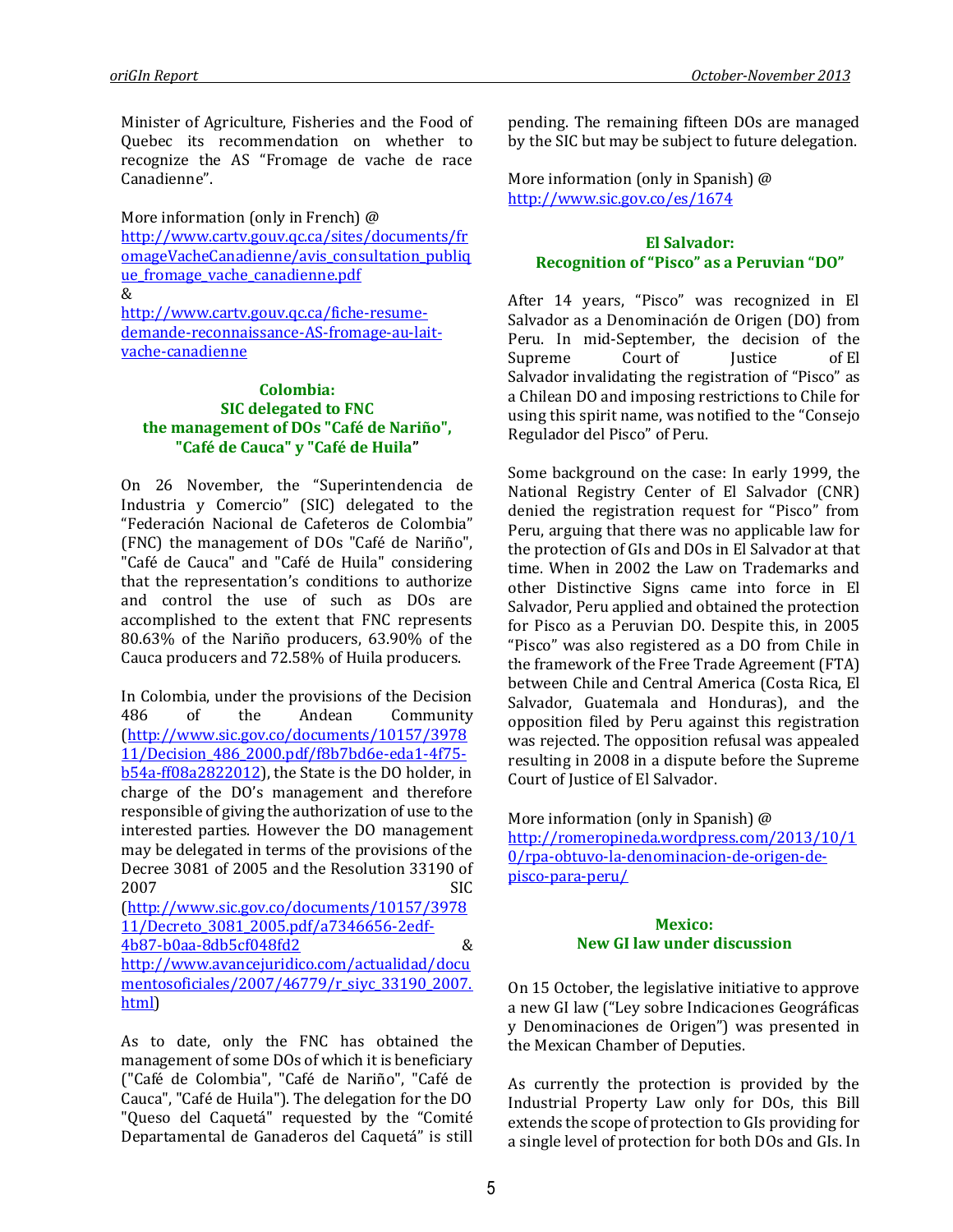addition, the new rules proposed in the Bill aiming at boosting the establishment of Regulatory Councils (Consejos Reguladores) as a pillar to promote GI protection and carry out compliance controls. Currently, only 2 of the 14 Mexican DOs operate under a Regulatory Council basis: "Tequila" and "Café de Veracruz". It is worth to mention that the successful experience of the DO Tequila is largely due to the commitment work of the "Consejo Regulador del Tequila" in the promotion of this emblematic Mexican spirit.

Moreover, the Bill foresees for the Mexican Industrial Property Institute (IMPI) the possibility to carry out GI promotion activities and to impose sanctions for GI infringements.

The draft Bill is available @

[http://sil.gobernacion.gob.mx/Archivos/Docume](http://sil.gobernacion.gob.mx/Archivos/Documentos/2013/10/asun_3021658_20131017_1381936360.pdf) [ntos/2013/10/asun\\_3021658\\_20131017\\_138193](http://sil.gobernacion.gob.mx/Archivos/Documentos/2013/10/asun_3021658_20131017_1381936360.pdf) [6360.pdf](http://sil.gobernacion.gob.mx/Archivos/Documentos/2013/10/asun_3021658_20131017_1381936360.pdf)

# **Europe**

#### **Germany: Products infringing Italian PDO seized in Cologne**

On 8 October – in the context of the international food exhibition "Anuga" in Cologne (Germany) products bearing labels infringing the rights deriving from the Italian Protected Designations of Origin (PDO) Parmigiano Reggiano, Asiago, and Pecorino Romano were seized by German authorities at the request of the 3 Consortia.

This was possible thanks to Regulation 1151/2012 on quality schemes for agricultural products and foodstuffs which provides, among others, for a solid protection for PDO/PGI (which covers as well evocations of registered names), as well as the obligation for EU Member States to protect "ex officio" PDO/PGI.

Further information  $\omega$ : [http://www.parmigianoreggiano.com/en/news/](http://www.parmigianoreggiano.com/en/news/2013_2/parmigiano_reggiano_asiago_pecorino_romano_falsi.aspx) [2013\\_2/parmigiano\\_reggiano\\_asiago\\_pecorino\\_ro](http://www.parmigianoreggiano.com/en/news/2013_2/parmigiano_reggiano_asiago_pecorino_romano_falsi.aspx) [mano\\_falsi.aspx](http://www.parmigianoreggiano.com/en/news/2013_2/parmigiano_reggiano_asiago_pecorino_romano_falsi.aspx) & [http://www.asiagocheese.it/uploads/news\\_243\\_](http://www.asiagocheese.it/uploads/news_243_52581559931a0.pdf) [52581559931a0.pdf](http://www.asiagocheese.it/uploads/news_243_52581559931a0.pdf)

#### **Italy: Supreme Court landmark decision on the "Budweiser" dispute**

In early October, the Supreme Court of Italy ruled in a dispute between one of the world's largest beer company "Anheuser-Busch InBev" (part of the group AB InBev) and the Czech brewer "Budejovicky Budvar". The two brewers have been fighting for years over the rights to use the name "Budweiser" in various jurisdictions around the world.

The Supreme Court of Italy, which rules primarily on procedure, determined that the Lower Court decision was erroneous in considering that the term "Budweiser" has no connection with the Czech town of Budejovice (or Budweis in German), and therefore that there was no obstacle for AB InBev to use the name to commercialize its beer. The lower court of appeals must now rehear the case, and decide according to the parameters set out by the Supreme Court.

### More information @

[http://www.dailyfinance.com/2013/10/08/bud](http://www.dailyfinance.com/2013/10/08/budweiser-ban-italy-czech-budvar-wins-court-ab-inbev/) [weiser-ban-italy-czech-budvar-wins-court-ab](http://www.dailyfinance.com/2013/10/08/budweiser-ban-italy-czech-budvar-wins-court-ab-inbev/)[inbev/](http://www.dailyfinance.com/2013/10/08/budweiser-ban-italy-czech-budvar-wins-court-ab-inbev/)

### **Spain: Court rules in favor of "Consejo Regulador de la IGP Esparragos de Navarra"**

In early October, the Commercial Court of Pamplona upheld the claim presented by the "Consejo Regulador de la IGP Esparragos de Navarra" against a Spanish company which used the term "Navarra" to commercialize asparagus from Peru and China. The company was condemned to immediately cease this practice and to pay a compensation of around  $\epsilon$  30,000. This judgment represents an important precedent for PDOs and PGIs which constantly suffer the consequences of misuse and imitation.

More information (only in Spanish) @ [http://www.origenespana.es/origen-espana](http://www.origenespana.es/origen-espana-celebra-la-primera-sentencia-judicial-que-indemnizara-a-una-igp-por-usos-fraudulentos/)[celebra-la-primera-sentencia-judicial-que](http://www.origenespana.es/origen-espana-celebra-la-primera-sentencia-judicial-que-indemnizara-a-una-igp-por-usos-fraudulentos/)[indemnizara-a-una-igp-por-usos-fraudulentos/](http://www.origenespana.es/origen-espana-celebra-la-primera-sentencia-judicial-que-indemnizara-a-una-igp-por-usos-fraudulentos/)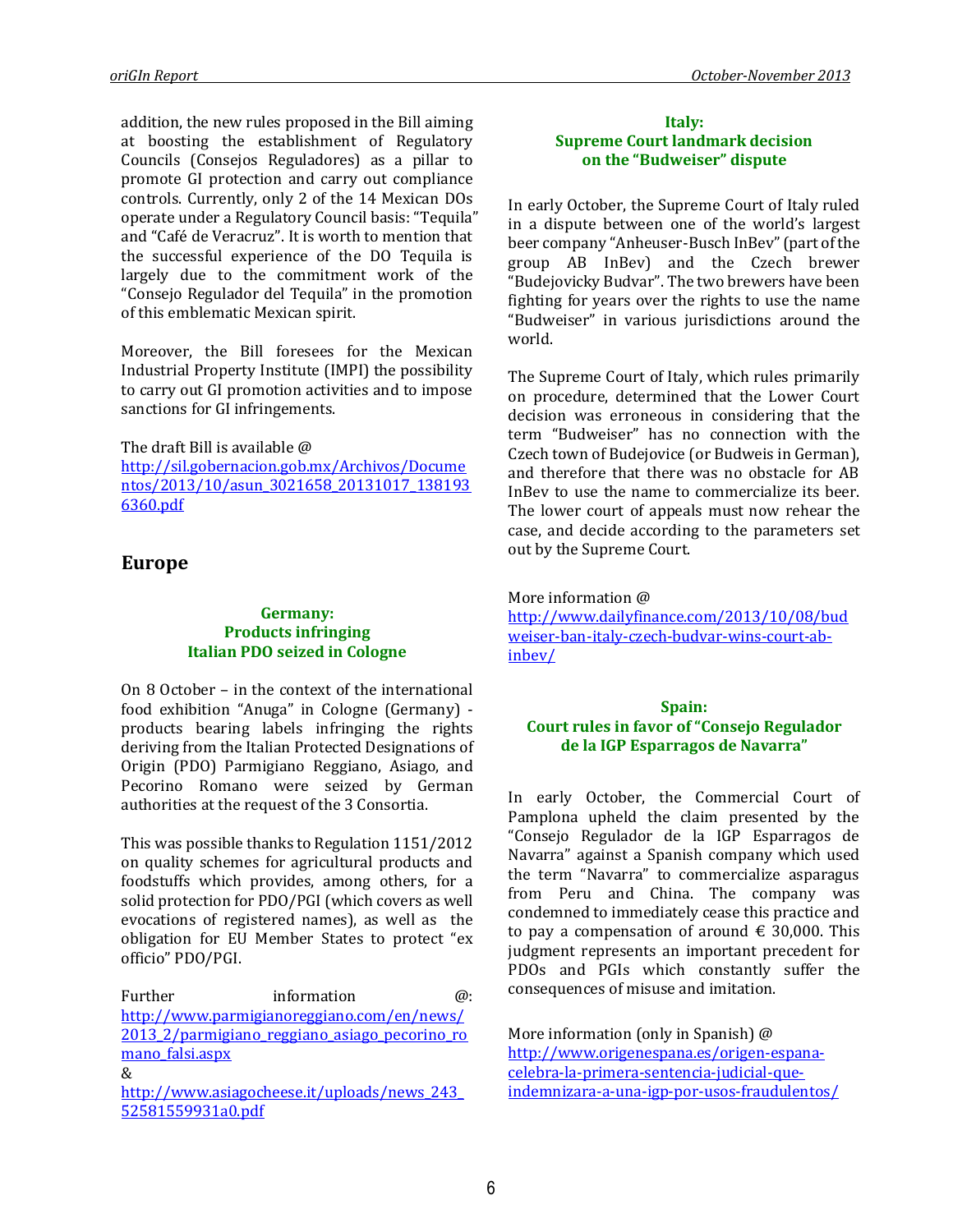# **European Union (EU)**

#### **oriGIn has been awarded a EU-sponsored project on PDO-PGI official controls**

Within the framework of the initiative "Better Training for Safer Food" (BTSF), launched by the European Commission (EC) to keep Member States' competent authorities up-to-date with all aspects of Community food and feed law, animal health and welfare and plant health rules, oriGIn - in partnership with other international partners – has recently been awarded the EU-sponsored project "Training Programme on Quality Schemes: PDO/PGI/TSG" ([http://ec.europa.eu/eahc/food/\)](http://ec.europa.eu/eahc/food/). Such project aims at providing EU Member States national authorities in charge of carrying out or supervising PDO/PGI compliance controls' systems as well as authorities in charge of PDO/PGI market controls within the framework of Regulation 1151/2012, a comprehensive overview of the EU Legal Framework on PDO/PGI, thereby ensuring more harmonized and efficient controls within the EU. The initial phase provides 10 trainings for the staff of the above mentioned national authorities, to be held in the following locations:

| Topic       | Dates                   | Venue        |
|-------------|-------------------------|--------------|
| PDO/PGI/TSG | $12 - 15$<br>Nov,       | Lisbon,      |
|             | 2013                    | Portugal     |
| PDO/PGI/TSG | 16-19<br>Dec.           | Milan, Italy |
|             | 2013                    |              |
| PDO/PGI/TSG | $11 - 14$<br><b>Feb</b> | Paris.       |
|             | 2014                    | France       |
| PDO/PGI/TSG | April<br>$1 - 4$        | Lisbon,      |
|             | 2014                    | Portugal     |
| PDO/PGI/TSG | 20-23 May               | Milan, Italy |
|             | 2014                    |              |
| PDO/PGI/TSG | 9-12 June               | Paris,       |
|             | 2014                    | France       |
| PDO/PGI/TSG | 8-11 Sep                | Lisbon,      |
|             | 2014                    | Portugal     |
| PDO/PGI/TSG | 21-24 Oct               | Milan, Italy |
|             | 2014                    |              |

| PDO/PGI/TSG | $1-4$ Dec<br>2014 | Paris,<br>France    |
|-------------|-------------------|---------------------|
| PDO/PGI/TSG | 23-26 Feb<br>2015 | Lisbon,<br>Portugal |

### **EP adopted CAP 2014-2020**

On 20 October the Common Agricultural Policy (CAP) 2014-2020 was adopted by the European Parliament (EP). This is the first time that the CAP was decided jointly by ministers and directlyelected Members of the European Parliament. The CAP, which will enter into force on January 1st, will put more emphasis on environmental protection, ensure a fairer distribution of EU funds between Member States and farmers, and provide direct aid to active farmers for helping them to cope better with market challenges.

More information @

[http://www.europarl.europa.eu/news/en/news](http://www.europarl.europa.eu/news/en/news-room/content/20131118IPR25538/html/EU-farm-policy-2014-2020-MEPs-give-final-blessing-to-greener-and-fairer-CAP)[room/content/20131118IPR25538/html/EU](http://www.europarl.europa.eu/news/en/news-room/content/20131118IPR25538/html/EU-farm-policy-2014-2020-MEPs-give-final-blessing-to-greener-and-fairer-CAP)[farm-policy-2014-2020-MEPs-give-final-blessing](http://www.europarl.europa.eu/news/en/news-room/content/20131118IPR25538/html/EU-farm-policy-2014-2020-MEPs-give-final-blessing-to-greener-and-fairer-CAP)[to-greener-and-fairer-CAP](http://www.europarl.europa.eu/news/en/news-room/content/20131118IPR25538/html/EU-farm-policy-2014-2020-MEPs-give-final-blessing-to-greener-and-fairer-CAP) &

[http://europa.eu/rapid/press-release\\_SPEECH-](http://europa.eu/rapid/press-release_SPEECH-13-946_fr.htm)[13-946\\_fr.htm](http://europa.eu/rapid/press-release_SPEECH-13-946_fr.htm)

#### **[EU approves € 35 million](http://www.farminguk.com/News/EU-approves-35m-agricultural-promotion-fund_26774.html) [agricultural promotion fund](http://www.farminguk.com/News/EU-approves-35m-agricultural-promotion-fund_26774.html)**

On 7 October, the European Commission (EC) approved a  $\epsilon$  35 million fund for 22 programs to promote agricultural products (including PDO, PGI and Traditional Specialties Guaranteed - TSG): 15 programs for promotion in the EU Member States and 7 programs in third countries (North America, Russia, Latin America, Norway, Switzerland, Middle East, Serbia, Montenegro, the Former Yugoslav Republic of Macedonia, Bosnia and Herzegovina and Kosovo).

Further information @

[http://europa.eu/rapid/press-release\\_IP-13-](http://europa.eu/rapid/press-release_IP-13-1039_en.htm) [1039\\_en.htm](http://europa.eu/rapid/press-release_IP-13-1039_en.htm)

At the end of November, the EC presented a draft reform of the information and promotion policy for EU's agricultural and food products. The main elements set out in this reform are: i) a significant increase in the aid allocated to information and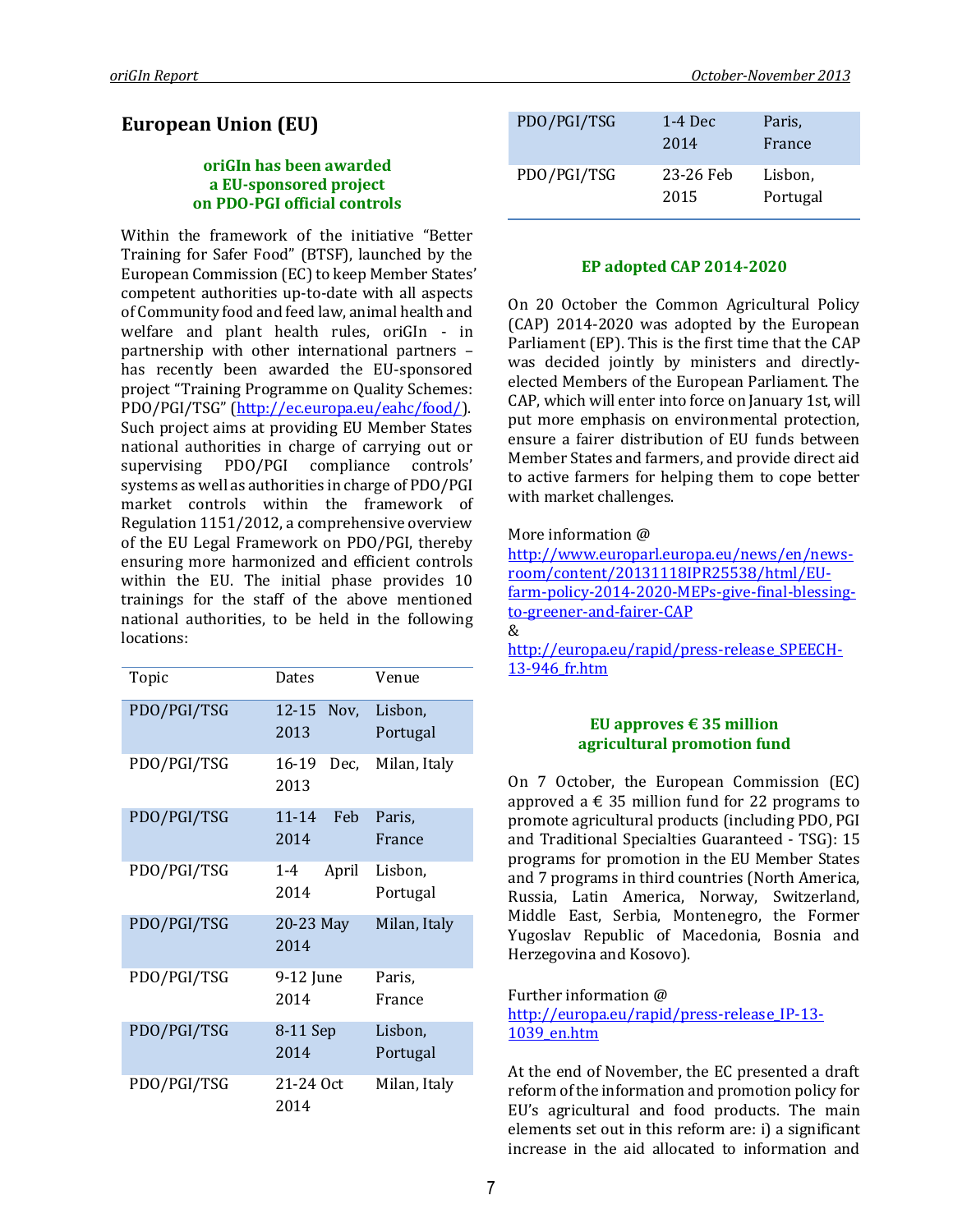promotion initiatives with the aim of strengthening the competitiveness of EU agriculture; ii) the establishment of a EU promotion strategy, which will allow for promotion measures to be more targeted; iii) widening the scope of measures by allowing: a) labelling to specify the origin of products and their brands, b) extending eligible beneficiaries to include producers' organizations, and c) extending the range of products eligible for inclusion under EU quality systems, particularly to processed agrifood products; iv) simplifying administrative procedures, with selection henceforth taking place in one phase at the EC, rather than in two phases as is currently the case; and v) facilitating management of programs developed jointly by organizations from several Member States via a one-stop system at the EC.

The proposal will now be submitted to the EP and to the European Council.

The proposal's text is available @ [http://ec.europa.eu/agriculture/promotion/polic](http://ec.europa.eu/agriculture/promotion/policy/legislative-proposal/index_en.htm) [y/legislative-proposal/index\\_en.htm](http://ec.europa.eu/agriculture/promotion/policy/legislative-proposal/index_en.htm)

More information @ [http://europa.eu/rapid/press-release\\_IP-13-](http://europa.eu/rapid/press-release_IP-13-1139_en.htm?locale=en) [1139\\_en.htm?locale=en](http://europa.eu/rapid/press-release_IP-13-1139_en.htm?locale=en)

**In this context, oriGIn is exploring the possibility to serve as a platform through which producers groups from different Member States can meet and prepare joined proposals aimed at carrying PDO-PGI promotion campaigns in third markets.** 

### **EC addresses the UK "traffic light" nutrition labelling scheme**

On 4 October, the so-called "traffic light" nutrition labelling scheme, recommended by the United Kingdom's authorities, was discussed at the EC's Standing Committee on the Food Chain and Animal Health (hereinafter, the SCoFCAH). The "trafficlight" labelling system classifies by colors (red, amber and green) the level of food's nutritional content (fat, saturated fat, salt, sugar and calories).

Italy and other EU Member States shared some concerns vis-à-vis the risks that this labeling system could represent for traditional food. The EU Commission stated that the establishment of additional forms of the nutrition information's presentation is compatible with the system established in the Regulation (EU) No. 1169/2011 on food information to consumers –FIR- [\(http://eur-](http://eur-lex.europa.eu/LexUriServ/LexUriServ.do?uri=OJ:L:2011:304:0018:0063:EN:PDF)

[lex.europa.eu/LexUriServ/LexUriServ.do?uri=OJ:L](http://eur-lex.europa.eu/LexUriServ/LexUriServ.do?uri=OJ:L:2011:304:0018:0063:EN:PDF) [:2011:304:0018:0063:EN:PDF\)](http://eur-lex.europa.eu/LexUriServ/LexUriServ.do?uri=OJ:L:2011:304:0018:0063:EN:PDF) as long as it complies with the criteria established therein.

Moreover, the EU considered that there is no obligation for United Kingdom to notify this schema under the Directive 98/34/EC of the EP and the Council laying down a procedure for the provision of information in the field of technical standards and regulations [\(http://eur](http://eur-lex.europa.eu/LexUriServ/LexUriServ.do?uri=OJ:L:1998:204:0037:0048:EN:PDF)[lex.europa.eu/LexUriServ/LexUriServ.do?uri=OJ:L](http://eur-lex.europa.eu/LexUriServ/LexUriServ.do?uri=OJ:L:1998:204:0037:0048:EN:PDF) [:1998:204:0037:0048:EN:PDF\)](http://eur-lex.europa.eu/LexUriServ/LexUriServ.do?uri=OJ:L:1998:204:0037:0048:EN:PDF), as it does not constitute a mandatory labelling imposed by a EU Member States but a scheme agreed by food business operators, which ultimately should be considered as nutritional information and not as non-beneficial nutrition claims having to be notified according to the FIR.

Finally, the EC clarified that article 35.g of FIR about potential obstacle to the free movement of goods should be considered as a reference to Articles 34 to 36 of the Treaty on the Functioning of the EU [\(http://eur](http://eur-lex.europa.eu/LexUriServ/LexUriServ.do?uri=OJ:C:2008:115:0047:0199:en:PDF)[lex.europa.eu/LexUriServ/LexUriServ.do?uri=OJ:C](http://eur-lex.europa.eu/LexUriServ/LexUriServ.do?uri=OJ:C:2008:115:0047:0199:en:PDF) [:2008:115:0047:0199:en:PDF\)](http://eur-lex.europa.eu/LexUriServ/LexUriServ.do?uri=OJ:C:2008:115:0047:0199:en:PDF). The EC also stated that it will be vigilant that the UK scheme does not hinder the intra-Union trade and invited the UK authorities to follow the development of the use of the scheme on the market in order to avoid the creation of obstacles to trade.

The Summary Report of the SCoFCAH is available @

[http://ec.europa.eu/food/committees/regulatory](http://ec.europa.eu/food/committees/regulatory/scfcah/general_food/sum_04102013_en.pdf) [/scfcah/general\\_food/sum\\_04102013\\_en.pdf](http://ec.europa.eu/food/committees/regulatory/scfcah/general_food/sum_04102013_en.pdf)

#### **"Pisco": registered as a GI from Peru**

On 31 October, the EC published the "Commission Regulation (EU) No 1065/2013 of 30 October 2013 amending Annex III to Regulation (EC) No 110/2008 of the EP and of the Council on the definition, description, presentation, labelling and the protection of geographical indications of spirit drinks", agreeing the register of "Pisco" as a GI from Peru, and establishing as well that the conferred protection for "Pisco" from Peru under this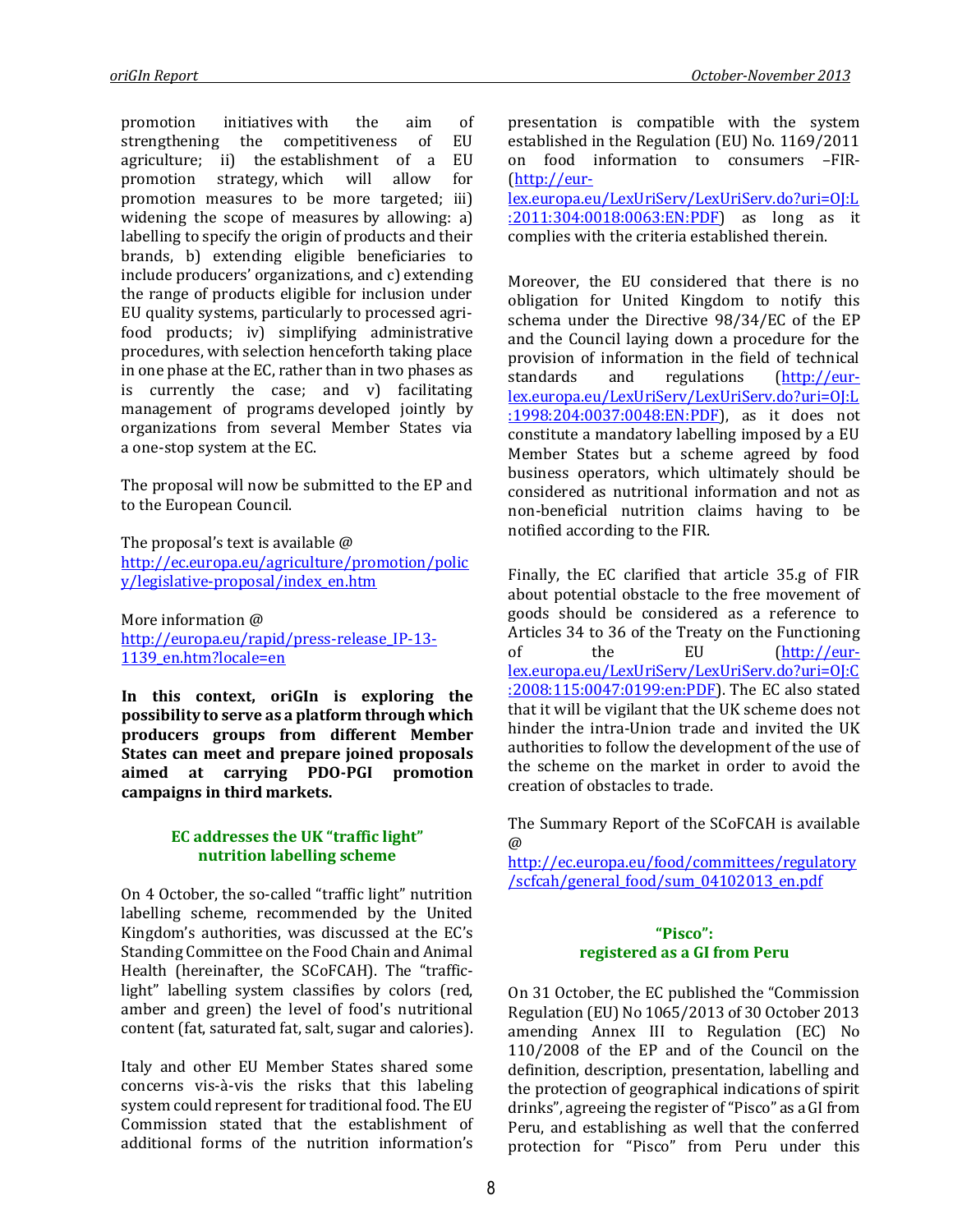Regulation shall be without prejudice to the use of the name "Pisco" for products originating in Chile protected under the Association Agreement between the EU and Chile of 2002.

The EC Regulation is available  $\omega$  [http://eur](http://eur-lex.europa.eu/LexUriServ/LexUriServ.do?uri=OJ:L:2013:289:0048:0048:ES:PDF)[lex.europa.eu/LexUriServ/LexUriServ.do?uri=OJ:L](http://eur-lex.europa.eu/LexUriServ/LexUriServ.do?uri=OJ:L:2013:289:0048:0048:ES:PDF) [:2013:289:0048:0048:ES:PDF](http://eur-lex.europa.eu/LexUriServ/LexUriServ.do?uri=OJ:L:2013:289:0048:0048:ES:PDF)

More information (only in Spanish) @ [http://www.larepublica.pe/07-11-2013/al-fin-la](http://www.larepublica.pe/07-11-2013/al-fin-la-comision-europea-reconoce-al-pisco-como-originario-del-peru)[comision-europea-reconoce-al-pisco-como](http://www.larepublica.pe/07-11-2013/al-fin-la-comision-europea-reconoce-al-pisco-como-originario-del-peru)[originario-del-peru](http://www.larepublica.pe/07-11-2013/al-fin-la-comision-europea-reconoce-al-pisco-como-originario-del-peru) & [http://www.lanacion.cl/comision-europea-](http://www.lanacion.cl/comision-europea-registra-indicacion-geografica-pisco-procedente-de-peru/noticias/2013-11-06/161834.html)

[registra-indicacion-geografica-pisco-procedente](http://www.lanacion.cl/comision-europea-registra-indicacion-geografica-pisco-procedente-de-peru/noticias/2013-11-06/161834.html)[de-peru/noticias/2013-11-06/161834.html](http://www.lanacion.cl/comision-europea-registra-indicacion-geografica-pisco-procedente-de-peru/noticias/2013-11-06/161834.html)

### **News on PDO/PGI**

### **Registrations**

"Bamberger Hörnla / Bamberger Hörnle / Bamberger Hörnchen" (PGI) Germany – 05/10: [http://eur](http://eur-lex.europa.eu/LexUriServ/LexUriServ.do?uri=OJ:L:2013:263:0011:0012:EN:PDF)[lex.europa.eu/LexUriServ/LexUriServ.do?uri=OJ:L](http://eur-lex.europa.eu/LexUriServ/LexUriServ.do?uri=OJ:L:2013:263:0011:0012:EN:PDF) [:2013:263:0011:0012:EN:PDF](http://eur-lex.europa.eu/LexUriServ/LexUriServ.do?uri=OJ:L:2013:263:0011:0012:EN:PDF)

"Carn d'Andorra" (PGI) Andorra – 10/10: [http://eur](http://eur-lex.europa.eu/LexUriServ/LexUriServ.do?uri=OJ:L:2013:268:0003:0004:EN:PDF)[lex.europa.eu/LexUriServ/LexUriServ.do?uri=OJ:L](http://eur-lex.europa.eu/LexUriServ/LexUriServ.do?uri=OJ:L:2013:268:0003:0004:EN:PDF) [:2013:268:0003:0004:EN:PDF](http://eur-lex.europa.eu/LexUriServ/LexUriServ.do?uri=OJ:L:2013:268:0003:0004:EN:PDF)

"Pasta di Gragnano" (PGI) Italy – 11/10: [http://eur](http://eur-lex.europa.eu/LexUriServ/LexUriServ.do?uri=OJ:L:2013:270:0001:0002:EN:PDF)[lex.europa.eu/LexUriServ/LexUriServ.do?uri=OJ:L](http://eur-lex.europa.eu/LexUriServ/LexUriServ.do?uri=OJ:L:2013:270:0001:0002:EN:PDF) [:2013:270:0001:0002:EN:PDF](http://eur-lex.europa.eu/LexUriServ/LexUriServ.do?uri=OJ:L:2013:270:0001:0002:EN:PDF)

"Sklandrausis" (TSG) Latvia – 12/10: [http://eur](http://eur-lex.europa.eu/LexUriServ/LexUriServ.do?uri=OJ:L:2013:272:0033:0034:EN:PDF)[lex.europa.eu/LexUriServ/LexUriServ.do?uri=OJ:L](http://eur-lex.europa.eu/LexUriServ/LexUriServ.do?uri=OJ:L:2013:272:0033:0034:EN:PDF) [:2013:272:0033:0034:EN:PDF](http://eur-lex.europa.eu/LexUriServ/LexUriServ.do?uri=OJ:L:2013:272:0033:0034:EN:PDF)

"Μεσσαρά/ Messara" (PDO) Greece – 12/10: [http://eur](http://eur-lex.europa.eu/LexUriServ/LexUriServ.do?uri=OJ:L:2013:272:0003:0004:EN:PDF)[lex.europa.eu/LexUriServ/LexUriServ.do?uri=OJ:L](http://eur-lex.europa.eu/LexUriServ/LexUriServ.do?uri=OJ:L:2013:272:0003:0004:EN:PDF) [:2013:272:0003:0004:EN:PDF](http://eur-lex.europa.eu/LexUriServ/LexUriServ.do?uri=OJ:L:2013:272:0003:0004:EN:PDF)

"Fenland Celery" (PGI) United Kingdom – 15/10: [http://eur](http://eur-lex.europa.eu/LexUriServ/LexUriServ.do?uri=OJ:L:2013:273:0027:0028:EN:PDF)[lex.europa.eu/LexUriServ/LexUriServ.do?uri=OJ:L](http://eur-lex.europa.eu/LexUriServ/LexUriServ.do?uri=OJ:L:2013:273:0027:0028:EN:PDF) [:2013:273:0027:0028:EN:PDF](http://eur-lex.europa.eu/LexUriServ/LexUriServ.do?uri=OJ:L:2013:273:0027:0028:EN:PDF)

"Travia da Beira Baixa" (PDO) Portugal – 05/11:

[http://eur-](http://eur-lex.europa.eu/LexUriServ/LexUriServ.do?uri=OJ:L:2013:293:0034:0035:EN:PDF)

[lex.europa.eu/LexUriServ/LexUriServ.do?uri=OJ:L](http://eur-lex.europa.eu/LexUriServ/LexUriServ.do?uri=OJ:L:2013:293:0034:0035:EN:PDF) [:2013:293:0034:0035:EN:PDF](http://eur-lex.europa.eu/LexUriServ/LexUriServ.do?uri=OJ:L:2013:293:0034:0035:EN:PDF)

"Plátano de Canarias" (PGI) Germany – 05/11: [http://eur](http://eur-lex.europa.eu/LexUriServ/LexUriServ.do?uri=OJ:L:2013:293:0022:0023:EN:PDF)[lex.europa.eu/LexUriServ/LexUriServ.do?uri=OJ:L](http://eur-lex.europa.eu/LexUriServ/LexUriServ.do?uri=OJ:L:2013:293:0022:0023:EN:PDF) [:2013:293:0022:0023:EN:PDF](http://eur-lex.europa.eu/LexUriServ/LexUriServ.do?uri=OJ:L:2013:293:0022:0023:EN:PDF)

"Westfälischer Knochenschinken" (PGI) Germany  $-05/11:$ [http://eur-](http://eur-lex.europa.eu/LexUriServ/LexUriServ.do?uri=OJ:L:2013:293:0024:0025:EN:PDF)

[lex.europa.eu/LexUriServ/LexUriServ.do?uri=OJ:L](http://eur-lex.europa.eu/LexUriServ/LexUriServ.do?uri=OJ:L:2013:293:0024:0025:EN:PDF) [:2013:293:0024:0025:EN:PDF](http://eur-lex.europa.eu/LexUriServ/LexUriServ.do?uri=OJ:L:2013:293:0024:0025:EN:PDF)

"Poulet des Cévennes / Chapon des Cévennes" (PGI) France – 06/11 : [http://eur](http://eur-lex.europa.eu/LexUriServ/LexUriServ.do?uri=OJ:L:2013:294:0034:0035:EN:PDF)[lex.europa.eu/LexUriServ/LexUriServ.do?uri=OJ:L](http://eur-lex.europa.eu/LexUriServ/LexUriServ.do?uri=OJ:L:2013:294:0034:0035:EN:PDF) [:2013:294:0034:0035:EN:PDF](http://eur-lex.europa.eu/LexUriServ/LexUriServ.do?uri=OJ:L:2013:294:0034:0035:EN:PDF)

"Gâche vendéenne" (PGI) France - 06/11: [http://eur](http://eur-lex.europa.eu/LexUriServ/LexUriServ.do?uri=OJ:L:2013:294:0038:0039:EN:PDF)[lex.europa.eu/LexUriServ/LexUriServ.do?uri=OJ:L](http://eur-lex.europa.eu/LexUriServ/LexUriServ.do?uri=OJ:L:2013:294:0038:0039:EN:PDF) [:2013:294:0038:0039:EN:PDF](http://eur-lex.europa.eu/LexUriServ/LexUriServ.do?uri=OJ:L:2013:294:0038:0039:EN:PDF)

"Basterdsuiker/Basterdsuicker/Basterdsuijcker/ Basterdsuijker/Basterd/Bastardsuiker/Bastardsu icker/Bastardsuijcker/Bastardsuijker/Bastard/Ba stert/Bastertsuiker" (TSG) – The Netherlands 07/11:

### [http://eur-](http://eur-lex.europa.eu/LexUriServ/LexUriServ.do?uri=OJ:L:2013:296:0008:0009:EN:PDF)

[lex.europa.eu/LexUriServ/LexUriServ.do?uri=OJ:L](http://eur-lex.europa.eu/LexUriServ/LexUriServ.do?uri=OJ:L:2013:296:0008:0009:EN:PDF) [:2013:296:0008:0009:EN:PDF](http://eur-lex.europa.eu/LexUriServ/LexUriServ.do?uri=OJ:L:2013:296:0008:0009:EN:PDF)

"Carne de Bravo do Ribatejo" (PGI) Portugal - 08/11: [http://eur](http://eur-lex.europa.eu/LexUriServ/LexUriServ.do?uri=OJ:L:2013:298:0017:0018:EN:PDF)[lex.europa.eu/LexUriServ/LexUriServ.do?uri=OJ:L](http://eur-lex.europa.eu/LexUriServ/LexUriServ.do?uri=OJ:L:2013:298:0017:0018:EN:PDF) [:2013:298:0017:0018:EN:PDF](http://eur-lex.europa.eu/LexUriServ/LexUriServ.do?uri=OJ:L:2013:298:0017:0018:EN:PDF)

"Lietuviškas varškės sūris" (PGI) Lithuania – 08/11: [http://eur](http://eur-lex.europa.eu/LexUriServ/LexUriServ.do?uri=OJ:L:2013:298:0025:0026:EN:PDF)[lex.europa.eu/LexUriServ/LexUriServ.do?uri=OJ:L](http://eur-lex.europa.eu/LexUriServ/LexUriServ.do?uri=OJ:L:2013:298:0025:0026:EN:PDF) [:2013:298:0025:0026:EN:PDF](http://eur-lex.europa.eu/LexUriServ/LexUriServ.do?uri=OJ:L:2013:298:0025:0026:EN:PDF)

"Melone Mantovano" (PGI) Italy – 08/11: [http://eur](http://eur-lex.europa.eu/LexUriServ/LexUriServ.do?uri=OJ:L:2013:298:0021:0022:EN:PDF)[lex.europa.eu/LexUriServ/LexUriServ.do?uri=OJ:L](http://eur-lex.europa.eu/LexUriServ/LexUriServ.do?uri=OJ:L:2013:298:0021:0022:EN:PDF) [:2013:298:0021:0022:EN:PDF](http://eur-lex.europa.eu/LexUriServ/LexUriServ.do?uri=OJ:L:2013:298:0021:0022:EN:PDF)

"Pan de Alfacar" (PGI) Spain – 08/11: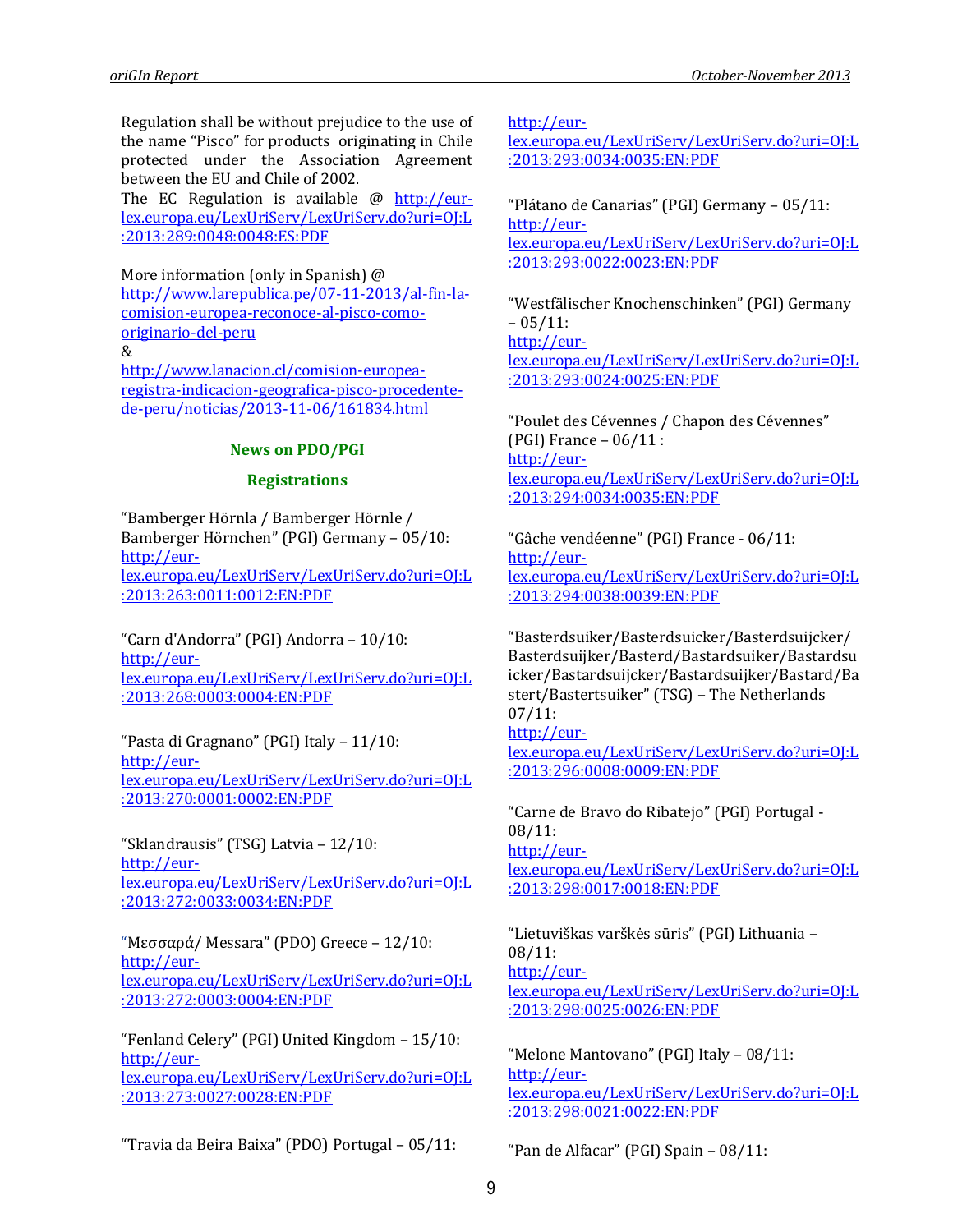[http://eur-](http://eur-lex.europa.eu/LexUriServ/LexUriServ.do?uri=OJ:L:2013:298:0027:0028:EN:PDF)

[lex.europa.eu/LexUriServ/LexUriServ.do?uri=OJ:L](http://eur-lex.europa.eu/LexUriServ/LexUriServ.do?uri=OJ:L:2013:298:0027:0028:EN:PDF) [:2013:298:0027:0028:EN:PDF](http://eur-lex.europa.eu/LexUriServ/LexUriServ.do?uri=OJ:L:2013:298:0027:0028:EN:PDF)

"Queso Los Beyos" (PGI) Spain – 08/11: [http://eur](http://eur-lex.europa.eu/LexUriServ/LexUriServ.do?uri=OJ:L:2013:298:0023:0024:EN:PDF)[lex.europa.eu/LexUriServ/LexUriServ.do?uri=OJ:L](http://eur-lex.europa.eu/LexUriServ/LexUriServ.do?uri=OJ:L:2013:298:0023:0024:EN:PDF) [:2013:298:0023:0024:EN:PDF](http://eur-lex.europa.eu/LexUriServ/LexUriServ.do?uri=OJ:L:2013:298:0023:0024:EN:PDF)

"Stromberger Pflaume" (PDO) Germany – 08/11: [http://eur](http://eur-lex.europa.eu/LexUriServ/LexUriServ.do?uri=OJ:L:2013:298:0019:0020:EN:PDF)[lex.europa.eu/LexUriServ/LexUriServ.do?uri=OJ:L](http://eur-lex.europa.eu/LexUriServ/LexUriServ.do?uri=OJ:L:2013:298:0019:0020:EN:PDF) [:2013:298:0019:0020:EN:PDF](http://eur-lex.europa.eu/LexUriServ/LexUriServ.do?uri=OJ:L:2013:298:0019:0020:EN:PDF)

"Fal Oyster" (PDO) United Kingdom – 13/11: [http://eur](http://eur-lex.europa.eu/LexUriServ/LexUriServ.do?uri=OJ:L:2013:302:0014:0015:EN:PDF)[lex.europa.eu/LexUriServ/LexUriServ.do?uri=OJ:L](http://eur-lex.europa.eu/LexUriServ/LexUriServ.do?uri=OJ:L:2013:302:0014:0015:EN:PDF) [:2013:302:0014:0015:EN:PDF](http://eur-lex.europa.eu/LexUriServ/LexUriServ.do?uri=OJ:L:2013:302:0014:0015:EN:PDF)

"Maccheroncini di Campofilone" (PGI) Italy – 13/11: [http://eur](http://eur-lex.europa.eu/LexUriServ/LexUriServ.do?uri=OJ:L:2013:302:0016:0017:EN:PDF)[lex.europa.eu/LexUriServ/LexUriServ.do?uri=OJ:L](http://eur-lex.europa.eu/LexUriServ/LexUriServ.do?uri=OJ:L:2013:302:0016:0017:EN:PDF) [:2013:302:0016:0017:EN:PDF](http://eur-lex.europa.eu/LexUriServ/LexUriServ.do?uri=OJ:L:2013:302:0016:0017:EN:PDF)

"Poperingse Hopscheuten / Poperingse Hoppescheuten" (PGI) Belgium – 13/11: [http://eur](http://eur-lex.europa.eu/LexUriServ/LexUriServ.do?uri=OJ:L:2013:302:0018:0019:EN:PDF)[lex.europa.eu/LexUriServ/LexUriServ.do?uri=OJ:L](http://eur-lex.europa.eu/LexUriServ/LexUriServ.do?uri=OJ:L:2013:302:0018:0019:EN:PDF) [:2013:302:0018:0019:EN:PDF](http://eur-lex.europa.eu/LexUriServ/LexUriServ.do?uri=OJ:L:2013:302:0018:0019:EN:PDF)

Tepertős pogácsa (TSG) Hungary – 14/11: [http://eur](http://eur-lex.europa.eu/LexUriServ/LexUriServ.do?uri=OJ:L:2013:303:0017:0023:EN:PDF)[lex.europa.eu/LexUriServ/LexUriServ.do?uri=OJ:L](http://eur-lex.europa.eu/LexUriServ/LexUriServ.do?uri=OJ:L:2013:303:0017:0023:EN:PDF) [:2013:303:0017:0023:EN:PDF](http://eur-lex.europa.eu/LexUriServ/LexUriServ.do?uri=OJ:L:2013:303:0017:0023:EN:PDF)

Rillettes de Tours (PGI) France – 15/11: [http://eur](http://eur-lex.europa.eu/LexUriServ/LexUriServ.do?uri=OJ:L:2013:305:0007:0012:EN:PDF)[lex.europa.eu/LexUriServ/LexUriServ.do?uri=OJ:L](http://eur-lex.europa.eu/LexUriServ/LexUriServ.do?uri=OJ:L:2013:305:0007:0012:EN:PDF) [:2013:305:0007:0012:EN:PDF](http://eur-lex.europa.eu/LexUriServ/LexUriServ.do?uri=OJ:L:2013:305:0007:0012:EN:PDF)

"Cebolla Fuentes de Ebro" (PDO) Spain – 15/11: [http://eur](http://eur-lex.europa.eu/LexUriServ/LexUriServ.do?uri=OJ:L:2013:305:0001:0002:EN:PDF)[lex.europa.eu/LexUriServ/LexUriServ.do?uri=OJ:L](http://eur-lex.europa.eu/LexUriServ/LexUriServ.do?uri=OJ:L:2013:305:0001:0002:EN:PDF) [:2013:305:0001:0002:EN:PDF](http://eur-lex.europa.eu/LexUriServ/LexUriServ.do?uri=OJ:L:2013:305:0001:0002:EN:PDF)

### **Registration requests**

"Lammefjordskartofler" (PGI) Denmark – 2/10: [http://eur](http://eur-lex.europa.eu/LexUriServ/LexUriServ.do?uri=OJ:C:2013:286:0003:0006:EN:PDF)[lex.europa.eu/LexUriServ/LexUriServ.do?uri=OJ:C](http://eur-lex.europa.eu/LexUriServ/LexUriServ.do?uri=OJ:C:2013:286:0003:0006:EN:PDF) [:2013:286:0003:0006:EN:PDF](http://eur-lex.europa.eu/LexUriServ/LexUriServ.do?uri=OJ:C:2013:286:0003:0006:EN:PDF)

"Strachitunt" (PDO) Italy – 5/10: [http://eur](http://eur-lex.europa.eu/LexUriServ/LexUriServ.do?uri=OJ:C:2013:290:0005:0008:EN:PDF)[lex.europa.eu/LexUriServ/LexUriServ.do?uri=OJ:C](http://eur-lex.europa.eu/LexUriServ/LexUriServ.do?uri=OJ:C:2013:290:0005:0008:EN:PDF) [:2013:290:0005:0008:EN:PDF](http://eur-lex.europa.eu/LexUriServ/LexUriServ.do?uri=OJ:C:2013:290:0005:0008:EN:PDF)

"Bacalhau de Cura Tradicional Portuguesa" (TSG) Portugal – 08/10: [http://eur](http://eur-lex.europa.eu/LexUriServ/LexUriServ.do?uri=OJ:C:2013:292:0008:0013:EN:PDF)[lex.europa.eu/LexUriServ/LexUriServ.do?uri=OJ:C](http://eur-lex.europa.eu/LexUriServ/LexUriServ.do?uri=OJ:C:2013:292:0008:0013:EN:PDF) [:2013:292:0008:0013:EN:PDF](http://eur-lex.europa.eu/LexUriServ/LexUriServ.do?uri=OJ:C:2013:292:0008:0013:EN:PDF)

"Höri Bülle" (PGI) Germany – 09/10: [http://eur](http://eur-lex.europa.eu/LexUriServ/LexUriServ.do?uri=OJ:C:2013:293:0016:0018:EN:PDF)[lex.europa.eu/LexUriServ/LexUriServ.do?uri=OJ:C](http://eur-lex.europa.eu/LexUriServ/LexUriServ.do?uri=OJ:C:2013:293:0016:0018:EN:PDF) [:2013:293:0016:0018:EN:PDF](http://eur-lex.europa.eu/LexUriServ/LexUriServ.do?uri=OJ:C:2013:293:0016:0018:EN:PDF)

"Miele Varesino" (PDO) Italy – 31/10: [http://eur](http://eur-lex.europa.eu/LexUriServ/LexUriServ.do?uri=OJ:C:2013:317:0013:0017:EN:PDF)[lex.europa.eu/LexUriServ/LexUriServ.do?uri=OJ:C](http://eur-lex.europa.eu/LexUriServ/LexUriServ.do?uri=OJ:C:2013:317:0013:0017:EN:PDF) [:2013:317:0013:0017:EN:PDF](http://eur-lex.europa.eu/LexUriServ/LexUriServ.do?uri=OJ:C:2013:317:0013:0017:EN:PDF)

"Almendra de Mallorca" / "Almendra Mallorquina" / "Ametlla de Mallorca" /"Ametlla Mallorquina" (PGI) Spain - 31/10: [http://eur](http://eur-lex.europa.eu/LexUriServ/LexUriServ.do?uri=OJ:C:2013:317:0008:0012:EN:PDF)[lex.europa.eu/LexUriServ/LexUriServ.do?uri=OJ:C](http://eur-lex.europa.eu/LexUriServ/LexUriServ.do?uri=OJ:C:2013:317:0008:0012:EN:PDF) [:2013:317:0008:0012:EN:PDF](http://eur-lex.europa.eu/LexUriServ/LexUriServ.do?uri=OJ:C:2013:317:0008:0012:EN:PDF)

### **Modification requests**

"Lenteja Pardina de Tierra de Campos" (PGI) Spain  $-09 - 10$ : [http://eur](http://eur-lex.europa.eu/LexUriServ/LexUriServ.do?uri=OJ:C:2013:293:0010:0015:EN:PDF)[lex.europa.eu/LexUriServ/LexUriServ.do?uri=OJ:C](http://eur-lex.europa.eu/LexUriServ/LexUriServ.do?uri=OJ:C:2013:293:0010:0015:EN:PDF) [:2013:293:0010:0015:EN:PDF](http://eur-lex.europa.eu/LexUriServ/LexUriServ.do?uri=OJ:C:2013:293:0010:0015:EN:PDF)

"Valençay" (PDO) France – 12/10: [http://eur](http://eur-lex.europa.eu/LexUriServ/LexUriServ.do?uri=OJ:C:2013:296:0004:0010:EN:PDF)[lex.europa.eu/LexUriServ/LexUriServ.do?uri=OJ:C](http://eur-lex.europa.eu/LexUriServ/LexUriServ.do?uri=OJ:C:2013:296:0004:0010:EN:PDF) [:2013:296:0004:0010:EN:PDF](http://eur-lex.europa.eu/LexUriServ/LexUriServ.do?uri=OJ:C:2013:296:0004:0010:EN:PDF)

"Hořické trubičky" (PGI) Czech Republic – 12/10: [http://eur](http://eur-lex.europa.eu/LexUriServ/LexUriServ.do?uri=OJ:C:2013:296:0011:0015:EN:PDF)[lex.europa.eu/LexUriServ/LexUriServ.do?uri=OJ:C](http://eur-lex.europa.eu/LexUriServ/LexUriServ.do?uri=OJ:C:2013:296:0011:0015:EN:PDF) [:2013:296:0011:0015:EN:PDF](http://eur-lex.europa.eu/LexUriServ/LexUriServ.do?uri=OJ:C:2013:296:0011:0015:EN:PDF)

"Antequera" (PDO) Spain – 15/10 [http://eur](http://eur-lex.europa.eu/LexUriServ/LexUriServ.do?uri=OJ:C:2013:299:0013:0026:EN:PDF)[lex.europa.eu/LexUriServ/LexUriServ.do?uri=OJ:C](http://eur-lex.europa.eu/LexUriServ/LexUriServ.do?uri=OJ:C:2013:299:0013:0026:EN:PDF) [:2013:299:0013:0026:EN:PDF](http://eur-lex.europa.eu/LexUriServ/LexUriServ.do?uri=OJ:C:2013:299:0013:0026:EN:PDF)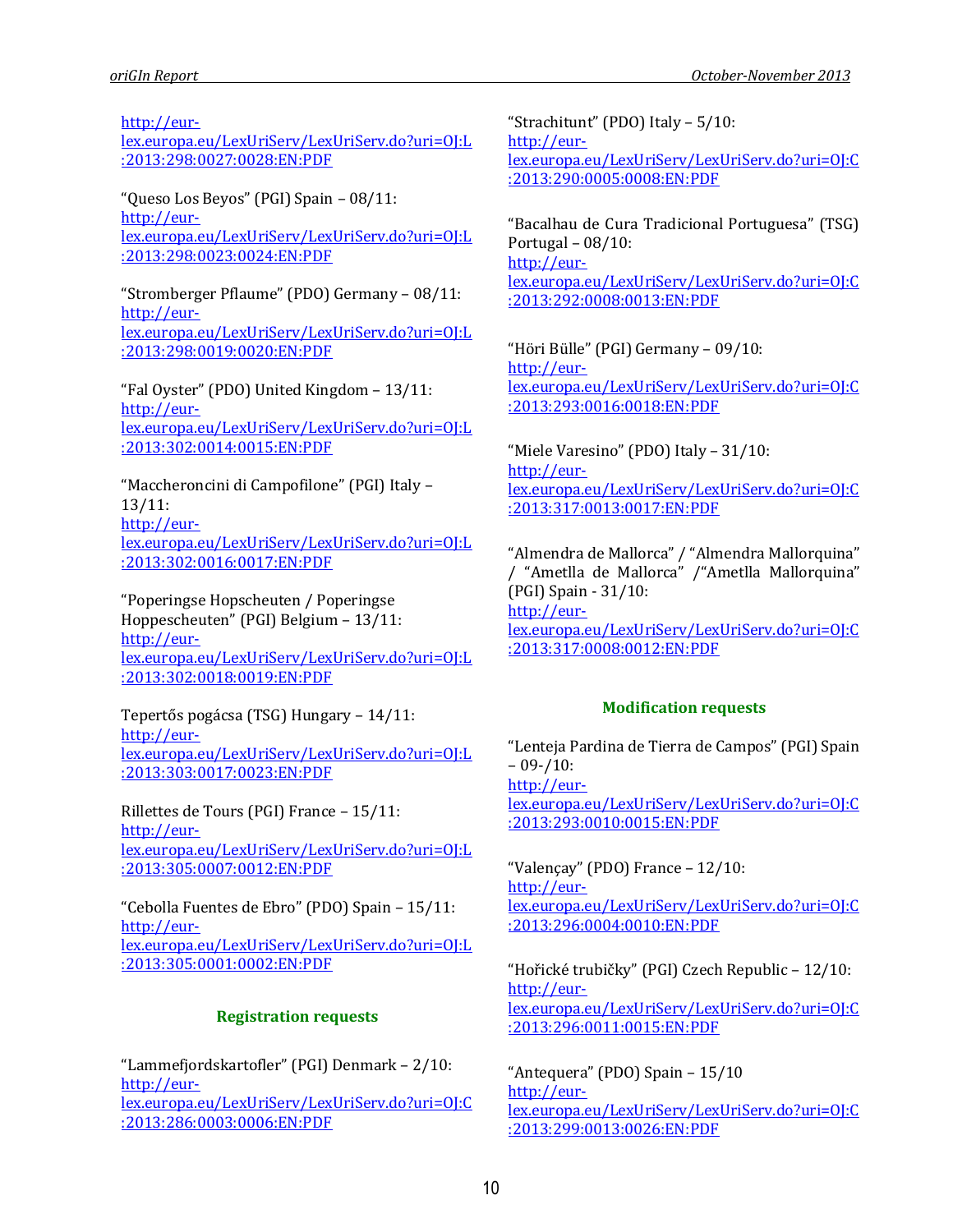"Neufchâtel" (PDO) France – 30/10: [http://eur](http://eur-lex.europa.eu/LexUriServ/LexUriServ.do?uri=OJ:C:2013:316:0014:0020:EN:PDF)[lex.europa.eu/LexUriServ/LexUriServ.do?uri=OJ:C](http://eur-lex.europa.eu/LexUriServ/LexUriServ.do?uri=OJ:C:2013:316:0014:0020:EN:PDF) [:2013:316:0014:0020:EN:PDF](http://eur-lex.europa.eu/LexUriServ/LexUriServ.do?uri=OJ:C:2013:316:0014:0020:EN:PDF)

"Pecorino Sardo" (PDO) Italy – 01/11 [http://eur](http://eur-lex.europa.eu/LexUriServ/LexUriServ.do?uri=OJ:C:2013:318:0008:0013:EN:PDF)[lex.europa.eu/LexUriServ/LexUriServ.do?uri=OJ:C](http://eur-lex.europa.eu/LexUriServ/LexUriServ.do?uri=OJ:C:2013:318:0008:0013:EN:PDF) [:2013:318:0008:0013:EN:PDF](http://eur-lex.europa.eu/LexUriServ/LexUriServ.do?uri=OJ:C:2013:318:0008:0013:EN:PDF)

"Lomnické suchary" (PGI) Czech Republic – 01/11: [http://eur](http://eur-lex.europa.eu/LexUriServ/LexUriServ.do?uri=OJ:C:2013:318:0014:0018:EN:PDF)[lex.europa.eu/LexUriServ/LexUriServ.do?uri=OJ:C](http://eur-lex.europa.eu/LexUriServ/LexUriServ.do?uri=OJ:C:2013:318:0014:0018:EN:PDF) [:2013:318:0014:0018:EN:PDF](http://eur-lex.europa.eu/LexUriServ/LexUriServ.do?uri=OJ:C:2013:318:0014:0018:EN:PDF)

"Queso de Murcia" (PDO) Spain – 12/11: [http://eur](http://eur-lex.europa.eu/LexUriServ/LexUriServ.do?uri=OJ:C:2013:326:0011:0021:EN:PDF)[lex.europa.eu/LexUriServ/LexUriServ.do?uri=OJ:C](http://eur-lex.europa.eu/LexUriServ/LexUriServ.do?uri=OJ:C:2013:326:0011:0021:EN:PDF) [:2013:326:0011:0021:EN:PDF](http://eur-lex.europa.eu/LexUriServ/LexUriServ.do?uri=OJ:C:2013:326:0011:0021:EN:PDF)

"Queso de Murcia" (PDO) Spain – 13/11: [http://eur](http://eur-lex.europa.eu/LexUriServ/LexUriServ.do?uri=OJ:C:2013:329:0004:0015:EN:PDF)[lex.europa.eu/LexUriServ/LexUriServ.do?uri=OJ:C](http://eur-lex.europa.eu/LexUriServ/LexUriServ.do?uri=OJ:C:2013:329:0004:0015:EN:PDF) [:2013:329:0004:0015:EN:PDF](http://eur-lex.europa.eu/LexUriServ/LexUriServ.do?uri=OJ:C:2013:329:0004:0015:EN:PDF)

#### **Cancellations**

"Wernesgrüner Bier" (PGI) Germany – 14/11: [http://eur](http://eur-lex.europa.eu/LexUriServ/LexUriServ.do?uri=OJ:L:2013:305:0005:0006:EN:PDF)[lex.europa.eu/LexUriServ/LexUriServ.do?uri=OJ:L](http://eur-lex.europa.eu/LexUriServ/LexUriServ.do?uri=OJ:L:2013:305:0005:0006:EN:PDF) [:2013:305:0005:0006:EN:PDF](http://eur-lex.europa.eu/LexUriServ/LexUriServ.do?uri=OJ:L:2013:305:0005:0006:EN:PDF)

# **INTERNATIONAL, REGIONAL AND BILATERAL NEGOTIATIONS**

### **WIPO:**

#### **Standing Committee on the Law of Trademarks, Industrial Designs and Geographical Indications (SCT)**

From 4 to 8 November, the 13th Session of the Standing Committee on the Law of Trademarks, Industrial Designs and Geographical Indications (SCT) was held at the World Intellectual Property Organization (WIPO).

Concerning GIs, [a](http://www.wipo.int/edocs/mdocs/sct/en/sct_30/sct_30_7.pdf) new proposal by the United States (US) was presented to reopen discussions on this matter. The US suggests two avenues of work: "1) to explore the feasibility of a GI filing system that would be inclusive for all national law protection mechanisms; and 2) to request the Secretariat to undertake a study, or a series of studies, to examine the various national law approaches to specific geographical indications topics where there is a lack of international understanding. For example, the Secretariat could research and solicit input from WIPO Members as to the tests for evaluating whether an applied for geographical indication is generic in a territory."

The Full text of the US proposal is available @ [http://www.wipo.int/edocs/mdocs/sct/en/sct\\_3](http://www.wipo.int/edocs/mdocs/sct/en/sct_30/sct_30_7.pdf) [0/sct\\_30\\_7.pdf](http://www.wipo.int/edocs/mdocs/sct/en/sct_30/sct_30_7.pdf)

**oriGIn, which regularly participates in the works of the STC, expressed its doubts about the need to discuss the topics mentioned in the proposal, which appear not to respond to any current practical problems faced by GI producers. Based on the current urgent issues, oriGIn proposed that, should an agreement to reopen discussion on GIs within the STC be reached, the issues how to ensure the full protection of GIs in the context of the domain name system, and in particular in new generic Top Level Domains (new gTLDs), should rather be discussed.**

### **ICANN: Update on new gTLDs & GIs**

GI protection in the new gTLDs system was one of the major points addressed in the 48th meeting of the Internet Corporation for Assigned Names and Numbers (ICANN) held in Buenos Aires from 17 to 21 November.

In the framework of this meeting, the Governmental Advisory Committee (GAC) considered that, appropriate safeguards against possible abuse are needed for the new gTLDs .[wine] and .[vin]. However, while some countries call for the full protection of GIs, others consider that current safeguards are enough. The GAC mentioned as well that the ICANN Board should seek a clear understanding of the legally complex background on this matter to determinate the appropriate next steps in the process of delegating these two strings. The GAC's release is available @

[http://www.icann.org/en/news/correspondence](http://www.icann.org/en/news/correspondence/gac-to-board-20nov13-en.pdf) [/gac-to-board-20nov13-en.pdf](http://www.icann.org/en/news/correspondence/gac-to-board-20nov13-en.pdf)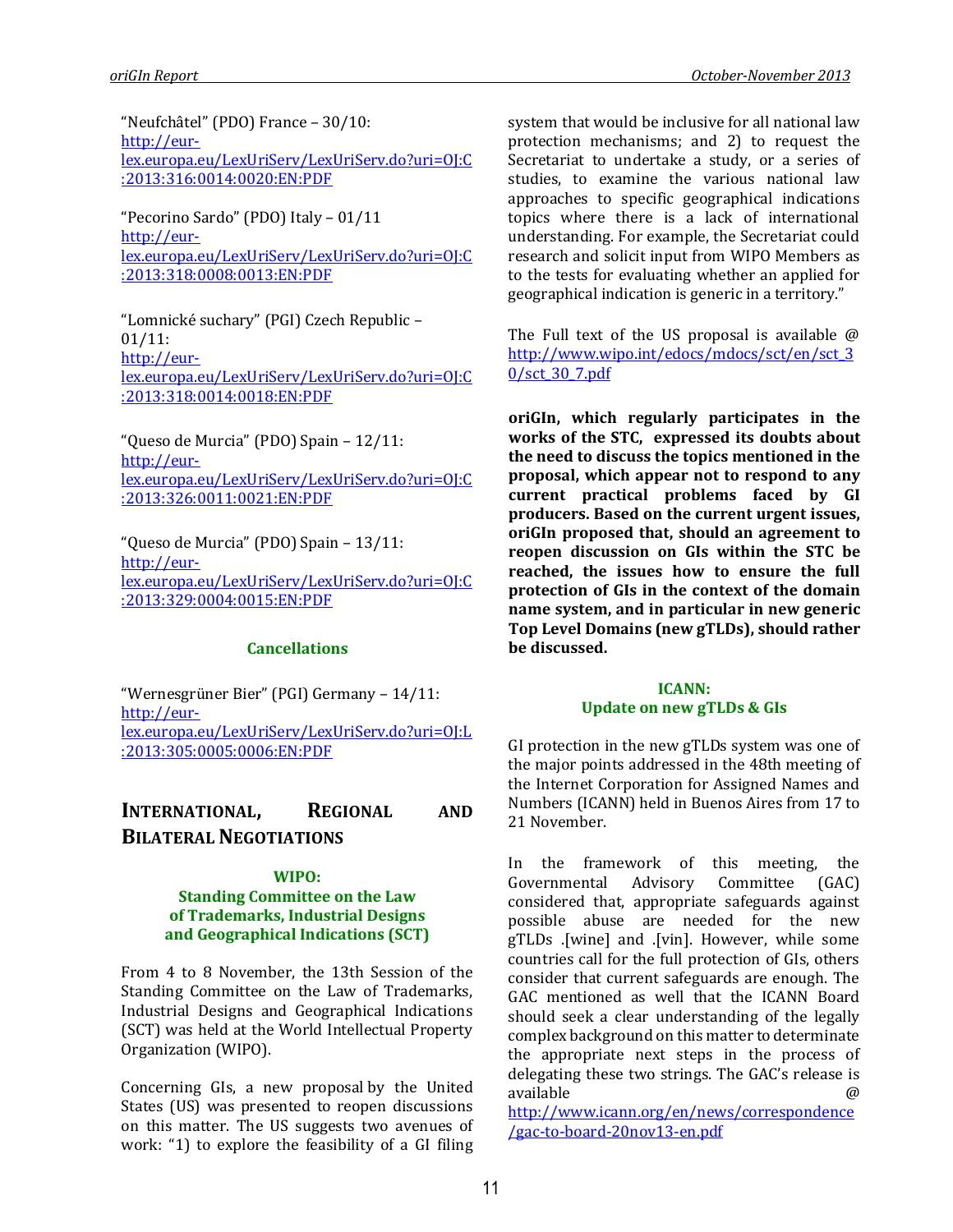It is worth to mention that, on 7 November, the EC sent a letter to the new gTLD Program Committee of ICANN on the issue of the two new gTLDs .wine and .vin. Among others, the EC proposed: i) the establishment of a GIs Dispute Resolution Policy, ii) the concession of prior rights to the Wines GIs producer's organizations and Governing Bodies to opposite to the wine-conflicting new gTLDs, iii) the obligation to explicitly inform of applicable GI legislation in the registration policies and terms of use, and iv) the commitment to guarantee GIs right-holders of sufficient representation in the registries' policy drafting committees, cooperating with them in the implementation of such registration policies.

The EC's letter is available @ [http://www.icann.org/en/news/correspondence](http://www.icann.org/en/news/correspondence/kroes-to-icann-board-07nov13-en.pdf) [/kroes-to-icann-board-07nov13-en.pdf](http://www.icann.org/en/news/correspondence/kroes-to-icann-board-07nov13-en.pdf)

**oriGIn, which has been following closely the ICANN new gTLD program since the beginning, has been working to ensure the full respect of GIs in the process of attribution of new gTLDs. More information on the oriGIn's worldwide campaign on new gTLDs & GIs is available @ [http://origin-](http://origin-gi.com/index.php?option=com_content&view=article&id=2338:09072013-origin-letter-on-the-icann-process-for-the-attribution-of-new-gtlds-and-gis&catid=26:news&lang=en&Itemid=)**

**[gi.com/index.php?option=com\\_content&view=](http://origin-gi.com/index.php?option=com_content&view=article&id=2338:09072013-origin-letter-on-the-icann-process-for-the-attribution-of-new-gtlds-and-gis&catid=26:news&lang=en&Itemid=) [article&id=2338:09072013-origin-letter-on](http://origin-gi.com/index.php?option=com_content&view=article&id=2338:09072013-origin-letter-on-the-icann-process-for-the-attribution-of-new-gtlds-and-gis&catid=26:news&lang=en&Itemid=)[the-icann-process-for-the-attribution-of-new](http://origin-gi.com/index.php?option=com_content&view=article&id=2338:09072013-origin-letter-on-the-icann-process-for-the-attribution-of-new-gtlds-and-gis&catid=26:news&lang=en&Itemid=)[gtlds-and](http://origin-gi.com/index.php?option=com_content&view=article&id=2338:09072013-origin-letter-on-the-icann-process-for-the-attribution-of-new-gtlds-and-gis&catid=26:news&lang=en&Itemid=)[gis&catid=26:news&lang=en&Itemid=](http://origin-gi.com/index.php?option=com_content&view=article&id=2338:09072013-origin-letter-on-the-icann-process-for-the-attribution-of-new-gtlds-and-gis&catid=26:news&lang=en&Itemid=)**

#### **EU-Canada: Political Agreement on CETA**

After months of intense negotiations, a political agreement on the key elements of the Comprehensive Economic and Trade Agreement (CETA) between the EU and Canada was reached on 18 October.

With respect to GIs, a list of 145 European PDO/PGI (which can be extended) is poised to be recognized in Canada with a level of protection which corresponds to art. 23 of the Agreement on Trade Related Aspects of Intellectual Property Rights (TRIPS). Likewise, solid enforcement mechanisms (including administrative enforcement and border measures) will be provided.

The protection of some EU's PDO/PGI will however be subject to some limitations: the use of translations in English and French of 8 PDO/PGI will be allowed in Canada, provided that other signs or element, which can confuse the consumers, such as the country of origin flag, are not used in connection with them: Bayerisches Bier, Münchener Bier, Schwarzwälder Schinken, Queijo S. Jorge, Tiroler Speck (what will be allowed is Tiroler Bacon which is not the exact translation), Parmigiano Reggiano, Comté ("county" with the name of the administrative department translated in English, and "comté" with the name of the administrative department translated in French) and Cítricos Valencianos / Cîtrics Valancians. Furthermore, for 5 PDO/PGI terms such as "style" will be authorized in connection with the corresponding names for entities which had already been using such names: Feta, Asiago, Fontina, Gorgonzola and Munster / Munster Géromé. Finally, 5 PDO/PGI (including Prosciutto di Parma and Prosciutto di San Daniele) will be protected in coexistence with the corresponding trademarks in force in Canada.

Based on this political agreement, technical discussions are needed to finalize the legal text of the CETA. Subsequently, the CETA will need to be approved by the Council of Ministers and the EP.

More information @ [http://europa.eu/rapid/press-release\\_IP-13-](http://europa.eu/rapid/press-release_IP-13-972_en.htm) [972\\_en.htm](http://europa.eu/rapid/press-release_IP-13-972_en.htm) & [http://europa.eu/rapid/press-release\\_MEMO-13-](http://europa.eu/rapid/press-release_MEMO-13-911_en.htm) [911\\_en.htm](http://europa.eu/rapid/press-release_MEMO-13-911_en.htm)

#### **TPP:**

#### **IPRs draft chapter**

On 13 November 2013, IPRs draft chapter of the Trans-Pacific Strategic Economic Partnership Agreement's (TPP) was made publicly available.

Some draft provisions raise serious questions about their compatibility with internationally accepted IPRs rules. As a way of example, the draft provides that a registered trademark's owner shall have the exclusive right to prevent third parties from using identical or similar signs - including GIs - for similar or related goods or services, where such use results in a likelihood of confusion (QQ.C.3: {Use of Identical or Similar Signs}) Likewise, art. QQ.D.4, which would prevent Countries to go beyond art.23 of TRIPS in the protection of geographical indications via bilateral or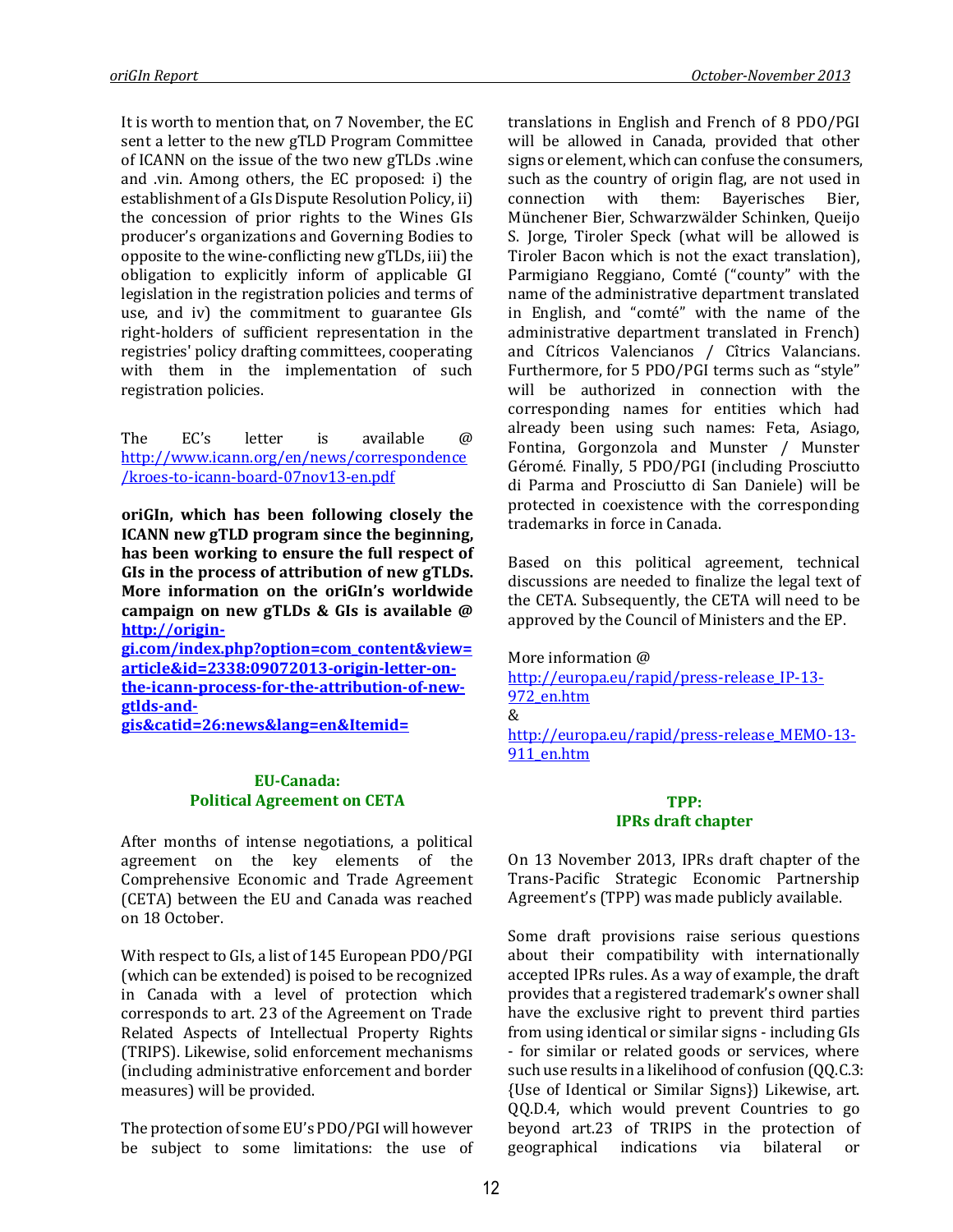multilateral agreements. As is indicated in the draft's text, many countries such as Mexico and Peru, are opposing such provisions.

**oriGIn considers that such rules, as currently drafted, may prove to be incompatible with the TRIPs Agreement rule on GIs as well as with the ones of several bilateral trade agreements currently in force. oriGIn will keep monitoring this negotiation process and encourages its members from negotiating Countries to approach their respective authorities to make sure that TPP provisions will not threaten the legitimate rights deriving from GIs in the countries that would be part of this Agreement.**

#### **Jamaica-Switzerland: Agreement on the protection of GIs**

On 23 September, Jamaica and Switzerland signed a bilateral agreement on the protection of GIs, during the General Assembly of the WIPO in Geneva.

This agreement is part of the Swiss strategy to protect Swiss GIs through different bilateral treaties (contained in the motion 12.3642 of 19 June 2012 of the Legal Affairs Committee of the Swiss Council of States: [http://www.parlament.ch/sites/kb/2012/Rappo](http://www.parlament.ch/sites/kb/2012/Rapport_de_la_commission_CAJ-E_12.3642_2013-05-02.pdf) [rt\\_de\\_la\\_commission\\_CAJ-E\\_12.3642\\_2013-05-](http://www.parlament.ch/sites/kb/2012/Rapport_de_la_commission_CAJ-E_12.3642_2013-05-02.pdf) [02.pdf\)](http://www.parlament.ch/sites/kb/2012/Rapport_de_la_commission_CAJ-E_12.3642_2013-05-02.pdf). It is ultimately in line with the legislative amendment "Swissness" adopted by the Federal Assembly in June, whose purpose is to improve the protection of the indication of source "Switzerland" and of the Swiss cross and facilitate their defense abroad [\(https://www.ige.ch/en/legal-info/legal](https://www.ige.ch/en/legal-info/legal-areas/made-in-switzerland.html)[areas/made-in-switzerland.html](https://www.ige.ch/en/legal-info/legal-areas/made-in-switzerland.html) &

[http://www.kmu.admin.ch/aktuell/03397/03399](http://www.kmu.admin.ch/aktuell/03397/03399/index.html?lang=fr) [/index.html?lang=fr\)](http://www.kmu.admin.ch/aktuell/03397/03399/index.html?lang=fr)

The agreement with Jamaica sets a high level of protection for GIs, higher than the minimum standard provided by art. 22 of the TRIPS agreement and it applies to all GIs including wines, spirits, agricultural products and also without distinction level to Swiss "indications of source" such as "Swiss Chocolate" or the term "Swiss" for watches (more on Swiss indications of source: [https://www.ige.ch/en/service/frequently](https://www.ige.ch/en/service/frequently-asked-questions/indications-of-source.html#c7582)[asked-questions/indications-of-](https://www.ige.ch/en/service/frequently-asked-questions/indications-of-source.html#c7582)

[source.html#c7582\)](https://www.ige.ch/en/service/frequently-asked-questions/indications-of-source.html#c7582). Likewise, products names

such as Jamaican Rum, Blue Mountain Coffee and

Jamaican Jerk, among others, are also covered by this Agreement. The agreement also provides protection for the names of both countries and their territorial subdivisions, as well as their national emblems.

The approval of this Agreement t is now subject to the internal procedures of each country. In the case of Switzerland, the Agreement must still be ratified by the Swiss Parliament before to enter into force.

#### More information @

[http://www.ejpd.admin.ch/content/ejpd/fr/hom](http://www.ejpd.admin.ch/content/ejpd/fr/home/dokumentation/mi/2013/2013-09-23.html) [e/dokumentation/mi/2013/2013-09-23.html](http://www.ejpd.admin.ch/content/ejpd/fr/home/dokumentation/mi/2013/2013-09-23.html) (in French)

[http://www.ejpd.admin.ch/content/dam/data/pr](http://www.ejpd.admin.ch/content/dam/data/pressemitteilung/2013/2013-09-23/130923_abk-en.pdf) [essemitteilung/2013/2013-09-23/130923\\_abk](http://www.ejpd.admin.ch/content/dam/data/pressemitteilung/2013/2013-09-23/130923_abk-en.pdf)[en.pdf](http://www.ejpd.admin.ch/content/dam/data/pressemitteilung/2013/2013-09-23/130923_abk-en.pdf)

# **GI EVENTS**

&

#### **Brazil: International Seminar on GIs & V Grand Shrimp Festival**

From 14 to 16 November, the V Grand Shrimp Festival ("V Festival Internacional do Camarão da Costa Negra") took place in Acaraú, State of Ceará, Brazil. **This annual event is organized by the "Associação dos Carcinicultores da Costa Negra" (ACCN), member of oriGIn and beneficiary of the GI "Costa Negra" (for high quality shrimps produced in this region), aimed to promote this unique product and thereby the region's tourism and culture.** The event, which gathered 5000 visitants and employed 1000 people, included international chefs' competitions and workshops all based on the "Camarao da Costa Negra".

In the framework of this huge festival, an international seminar was organized to provide a global overview on the role that GIs play for local development by presenting different success stories at national and international level. This seminar was also an opportunity to promote Brazilian GIs and generate synergies among producers encouraging further GI recognitions in this country.

**oriGIn and some of its members, the "Associação de Produtors de Arroz do Litoral Norte Gaucho" (Aproarroz) from Brazil, the "Consejo Regulador del Tequila" (CRT) from**